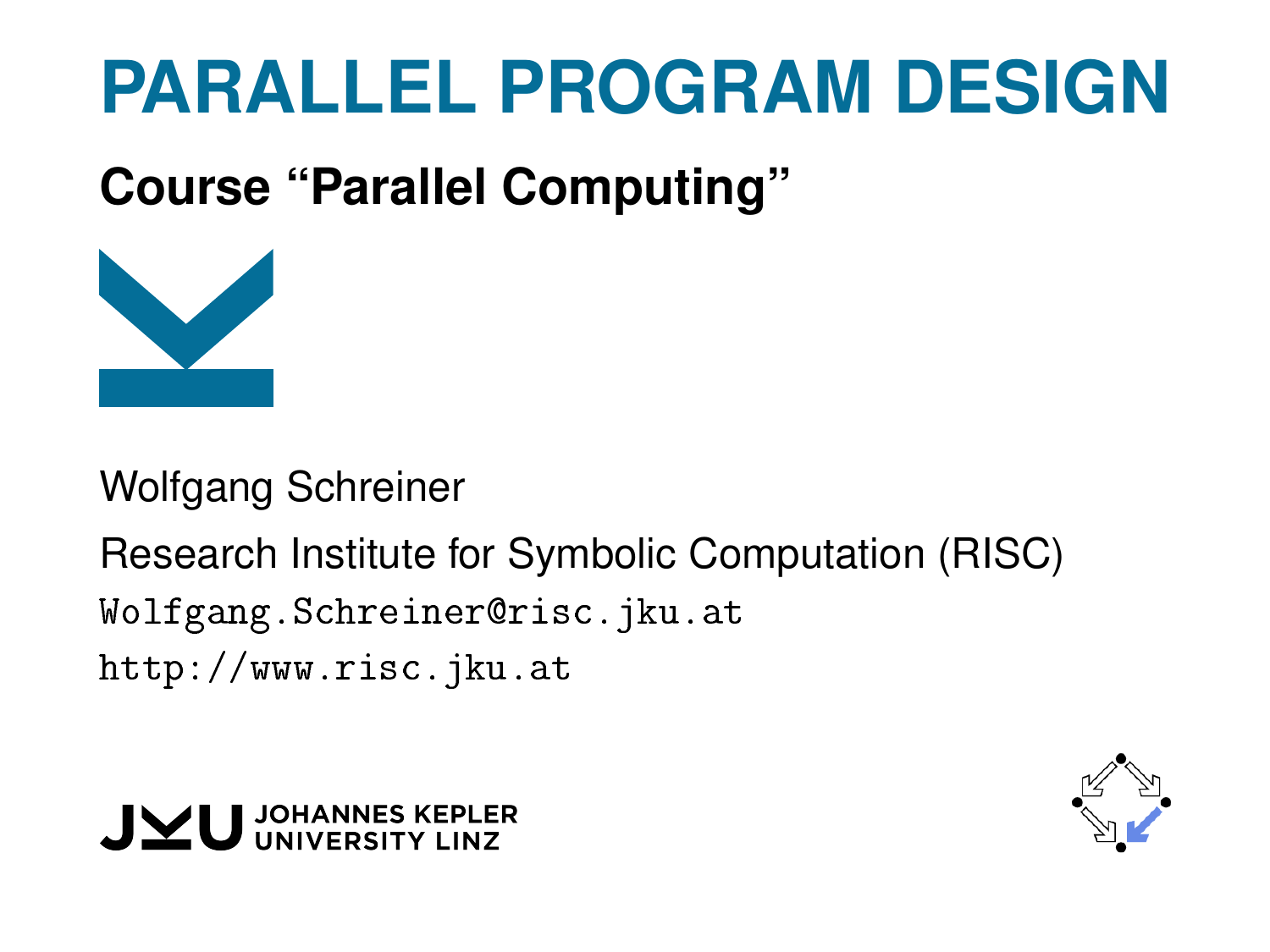# **Designing Parallel Programs**

Ian Foster: "Designing and Building Parallel Programs".

- First consider machine-independent (algorithmic) issues.
	- Concurrency.
	- Scalability.
- Later deal with machine-specific (performance) aspects.
	- Locality.
	- Placement.

A methodological approach in multiple stages.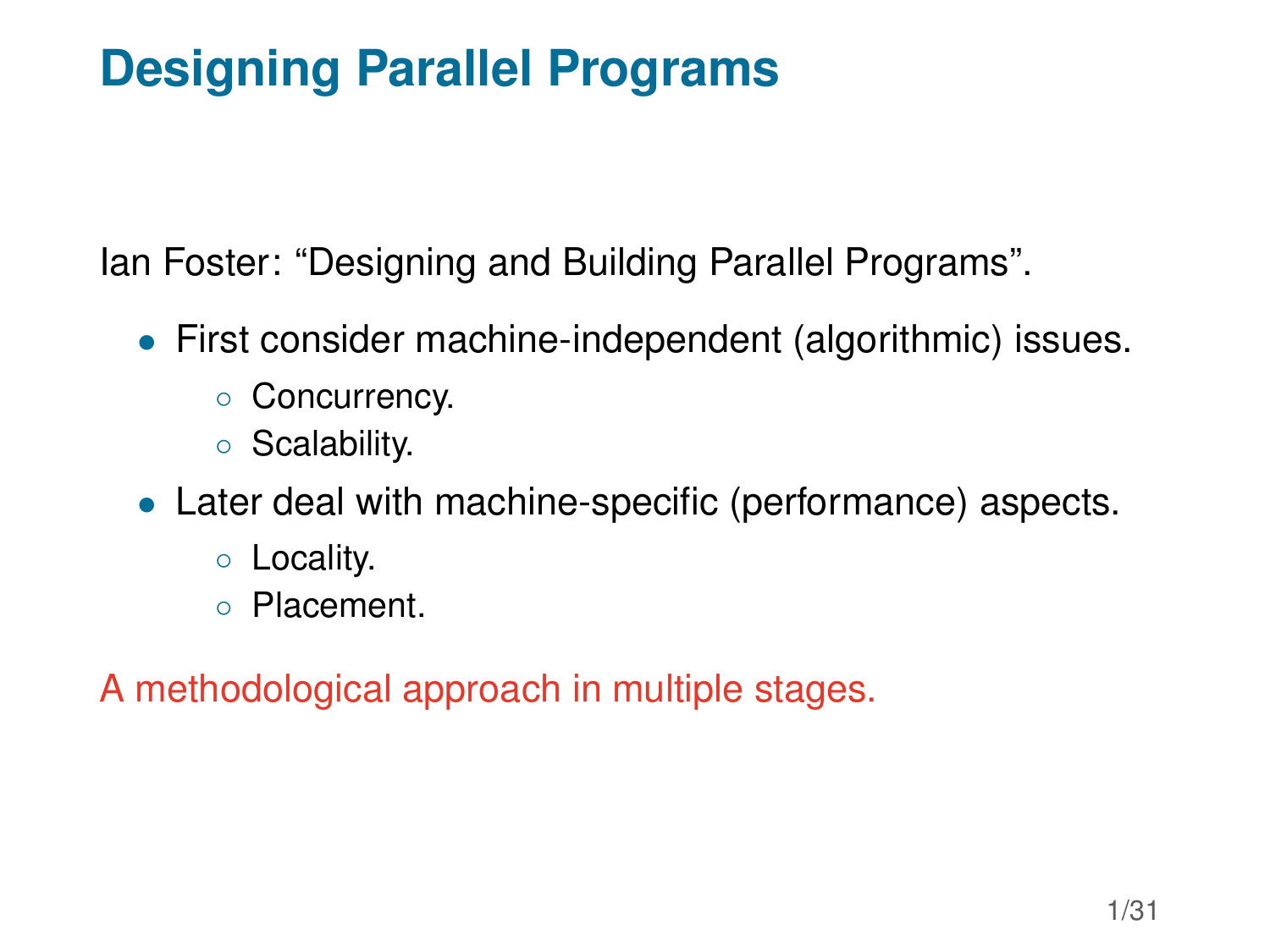# **The PCAM Approach**

- Partitioning.
	- Decompose computation and data.
	- Exhibit opportunities for parallelism by creating many small tasks.
- Communication.
	- Analyze data dependencies.
	- Determine structure of commmunication and coordination.
- Agglomeration.
	- Combine tasks to bigger tasks.
	- Improve performance of execution on real computers.
- Mapping.
	- Assign tasks to processors.
	- Maximize utilization and minimize communication.

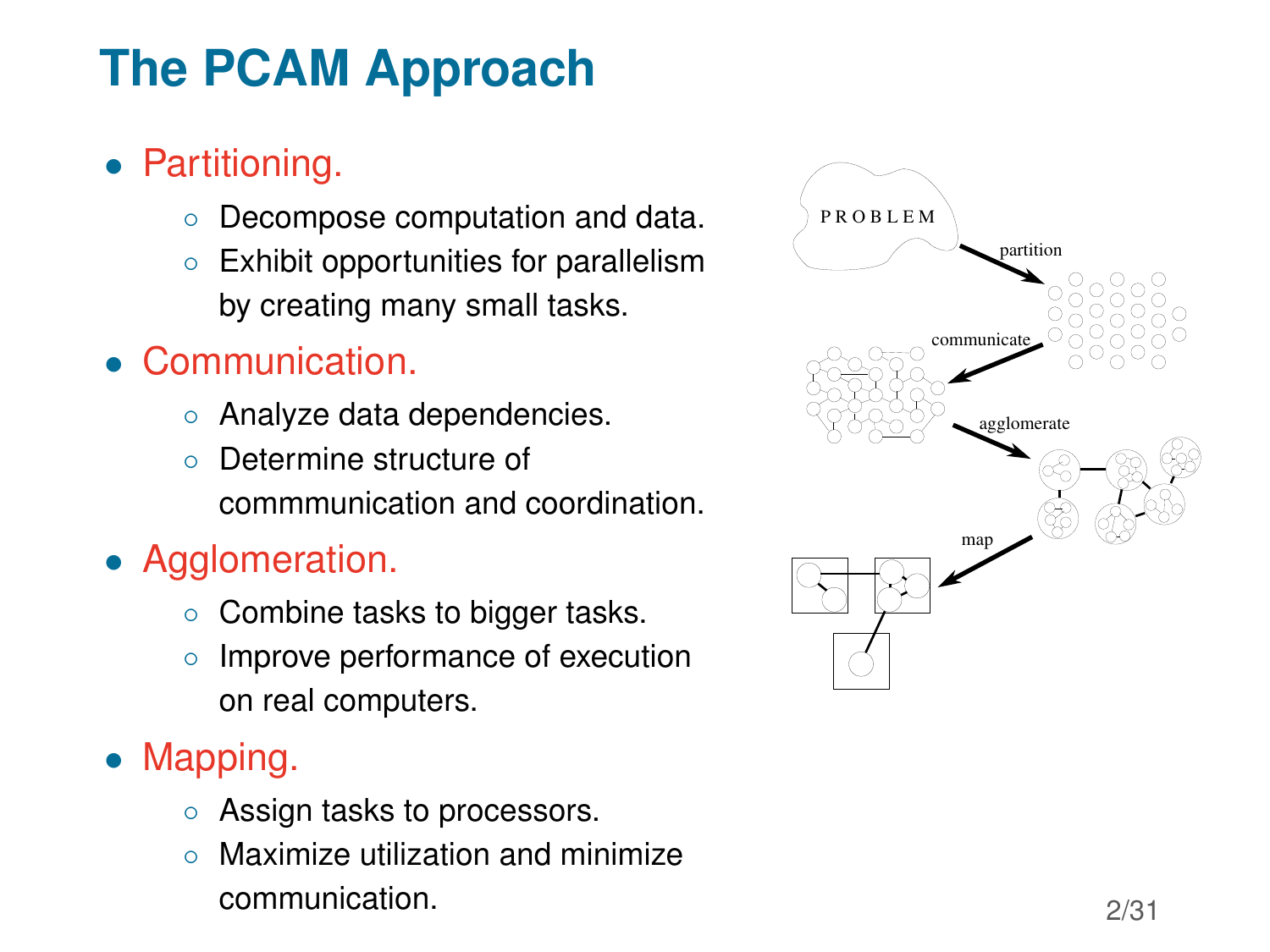# **Partitioning**

Expose opportunities for parallelism.

- Construct fine-grained decomposition of problem.
	- Domain/data decomposition:
		- **Partition data, associate computation to data.**
	- Functional/task decomposition:
		- Partition computation, associate data to computation.
- Complementary approaches.
	- Should be both considered.
	- Can lead to alternative algorithms.
	- Can be applied to different parts of problem.
- Avoid replication of computation or data.
	- May be introduced later to reduce communication overhead and to increase the granularity of tasks.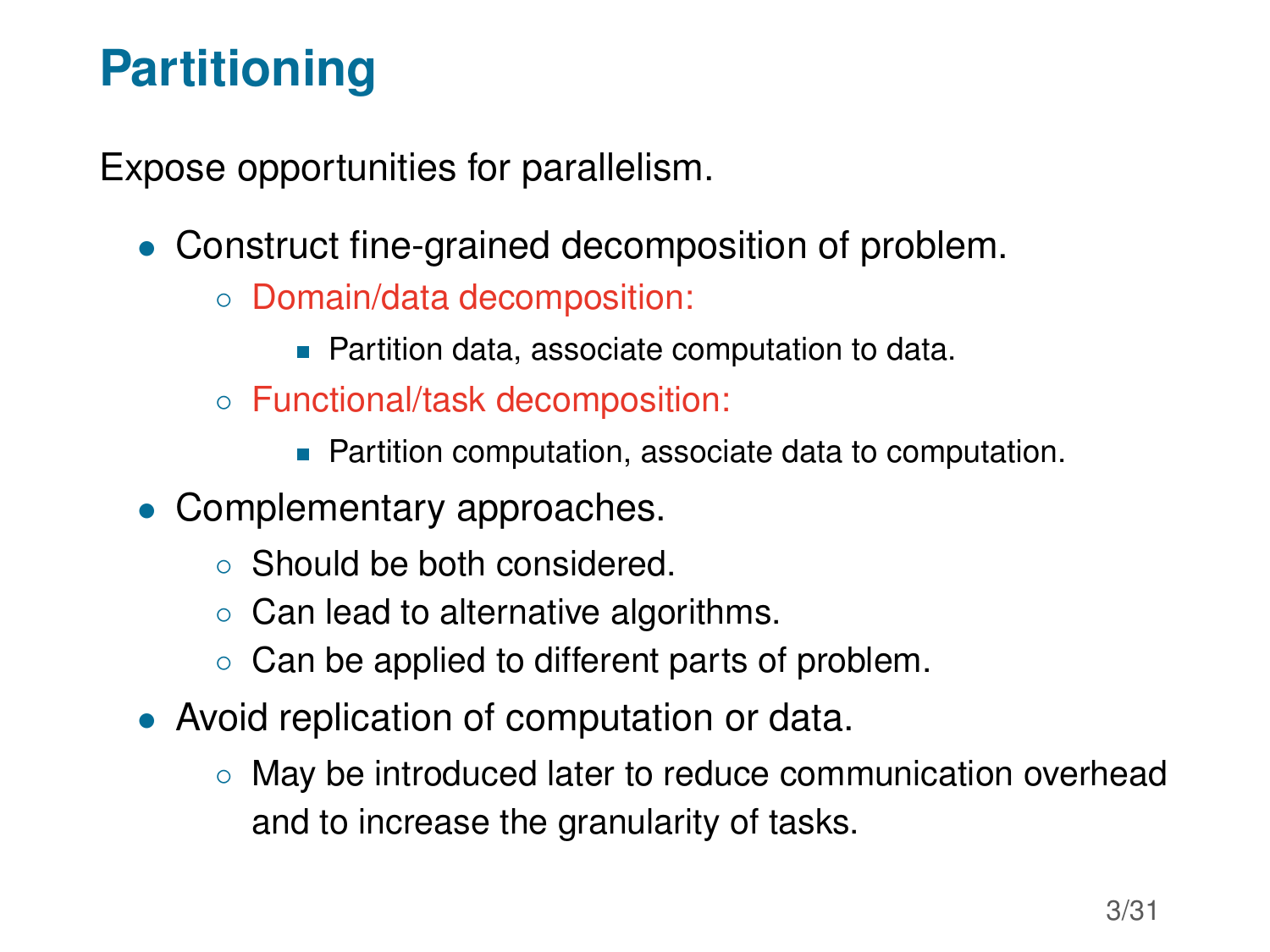## **Domain Decomposition**

Focus on the decomposition of the data.



• Divide data into small pieces and associate computation.

- If computation requires several, associate to "main" piece.
- Communication is required for access to the other pieces.
- Resulting tasks should be of roughly the same size.
	- Otherwise load balancing may become difficult.
- Prefer finer decomposition over coarse ones.
	- Small tasks may be agglomerated in later stage.

Typical for problems with large central data structures.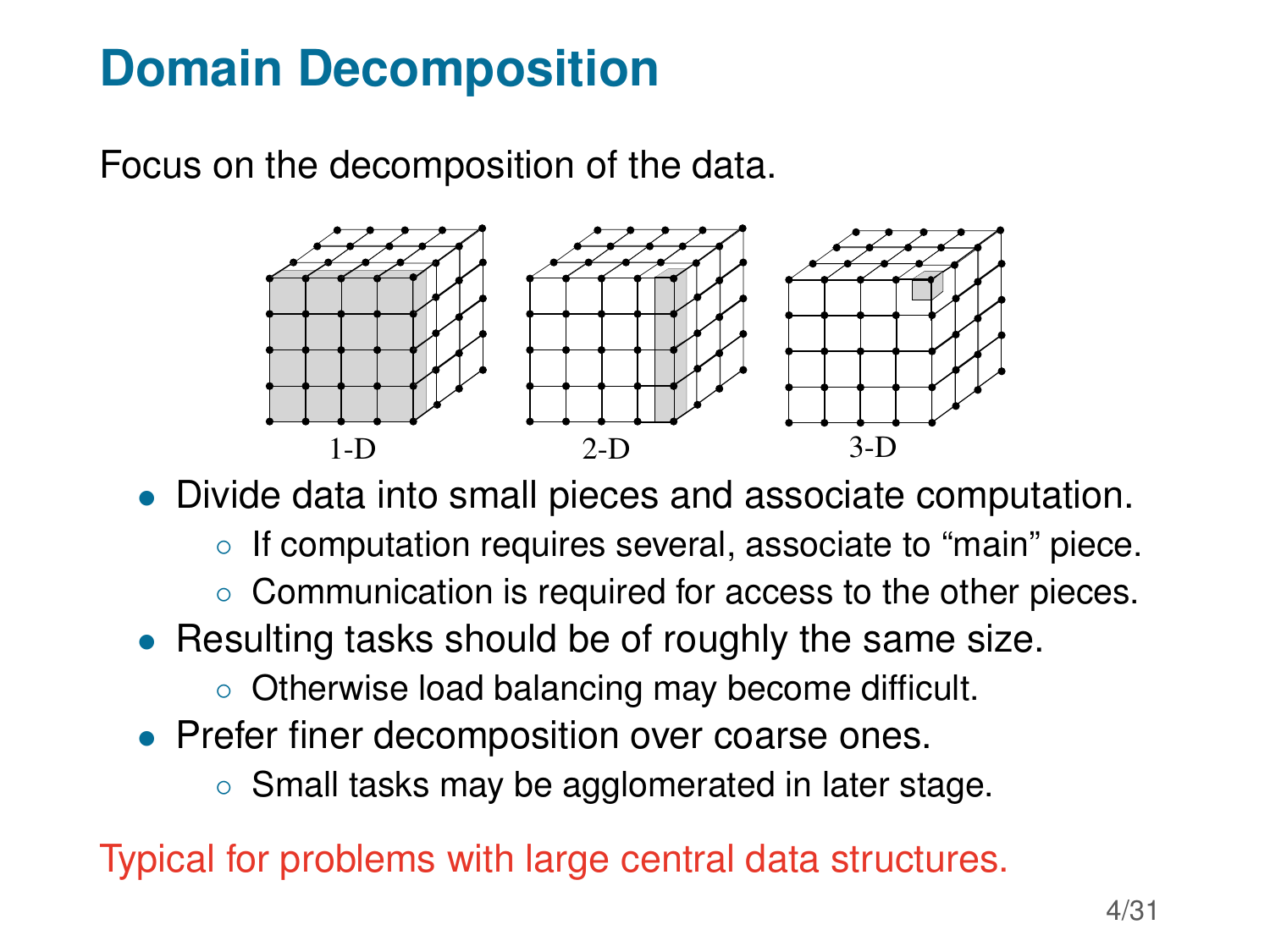# **Functional Decomposition**

Focus on the decomposition of the computation.



- Decompose according to the algorithmic structure.
	- Independent computational blocks.
	- Independent loop iterations.
	- Independent (recursive) function invocations.
- Determine data requirements of each task.
	- If requirements overlap, communication is required.

Typical for problems without central data structures.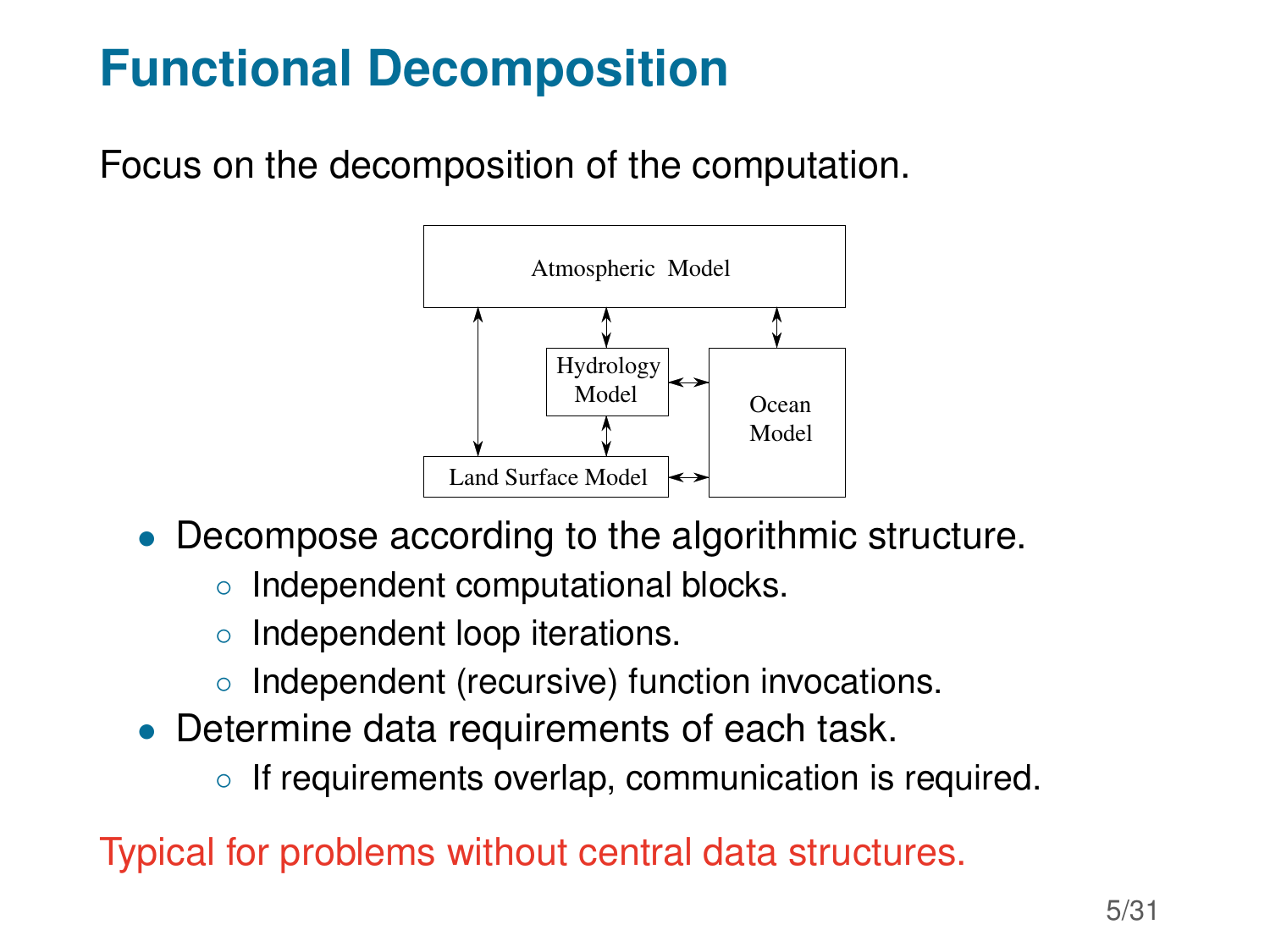## **Partitioning Design Checklist**

- Is number of tasks large enough?
	- Order of magnitude larger than processor number.
	- Keeps flexibility for further stages.
- Does number of tasks scale with problem size?
	- Larger problems can be solved with more processors.
- Are the tasks of comparable size?
	- Otherwise load balancing may become difficult.
- Are redundant computations and data avoided?
	- Otherwise scalability may suffer.
- Have alternative partitions been considered?
	- Try both domain and functional decomposition.

Do we have sufficient concurrency?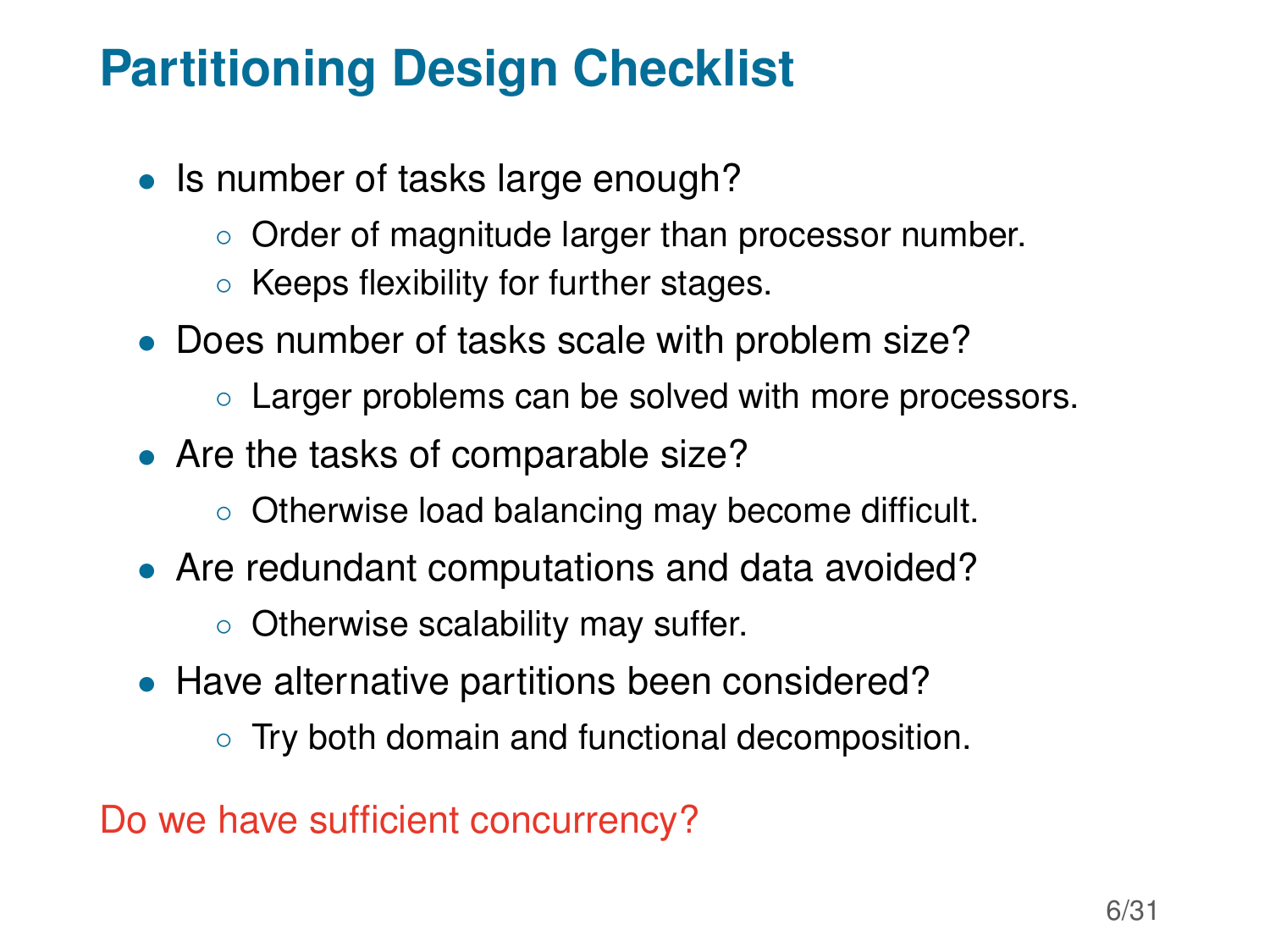#### **Communication**

Specify flow of information between tasks.

- Describe communication structure by "channels".
	- Connections between those tasks that produce data and those that consume them.
	- Typically easy to determine for functional decomposition from data flow between tasks.
	- May be complex to determine for domain decomposition due to data dependencies.
- Analyze the usage of channels.
	- Number and sizes of messages flowing through channels.
	- Temporal relationship/dependencies between messages flowing through different channels.

Also a healthy exercise for shared memory programs.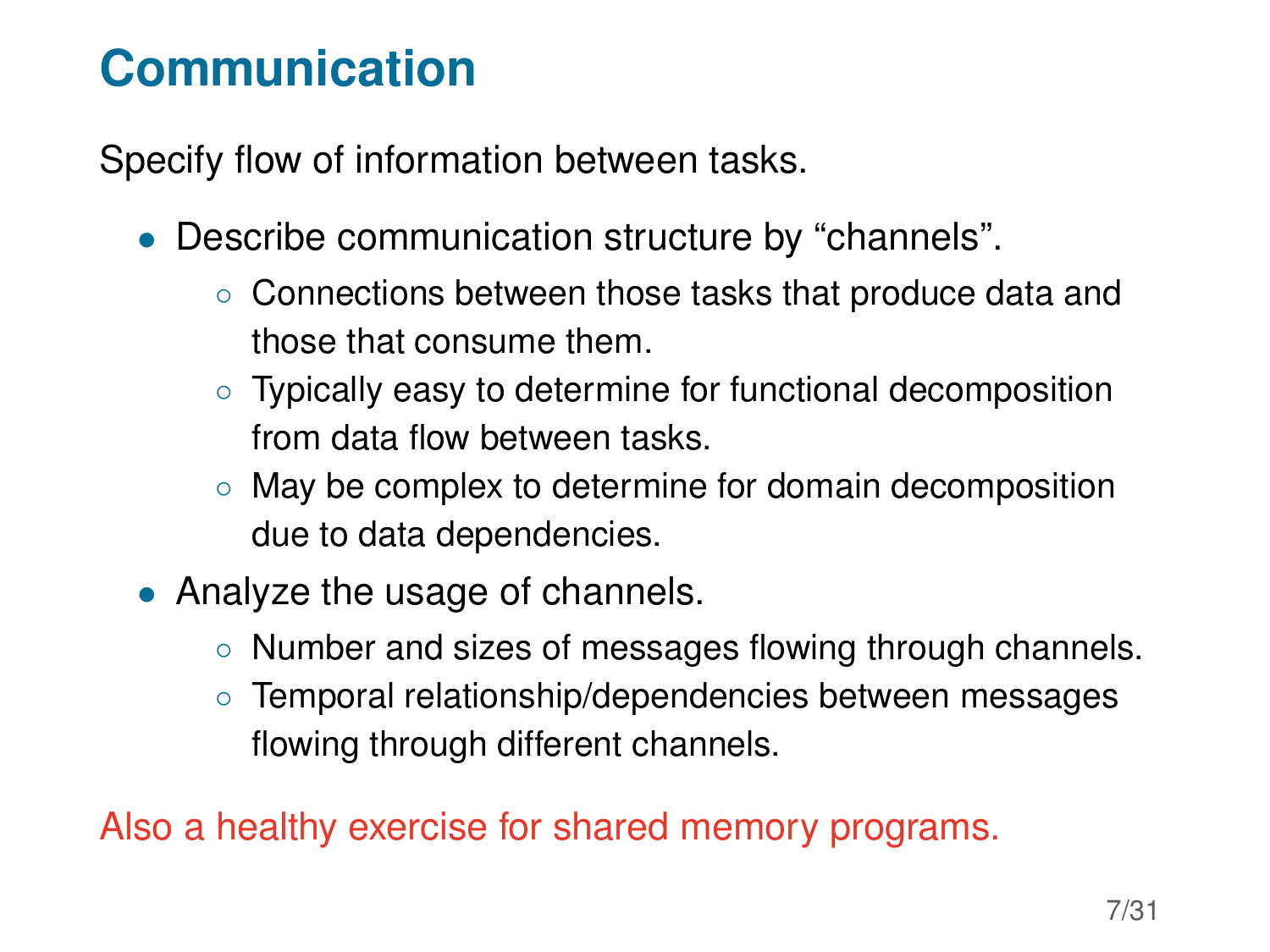# **Types of Communication**

- Local versus global:
	- Communication with a small set of tasks ("neighbors") or with many other tasks.
- Structured versus unstructured:
	- Communication forms a regular structure (tree, grid, . . . ) or an arbitrary graph.
- Static versus dynamic:
	- Identity of communication partners is known in advance and does not change or depends on runtime data and may vary.
- Synchronous versus asynchronous:
	- Producers and consumers cooperate in data transfer or consumer may acquire data without producer cooperation.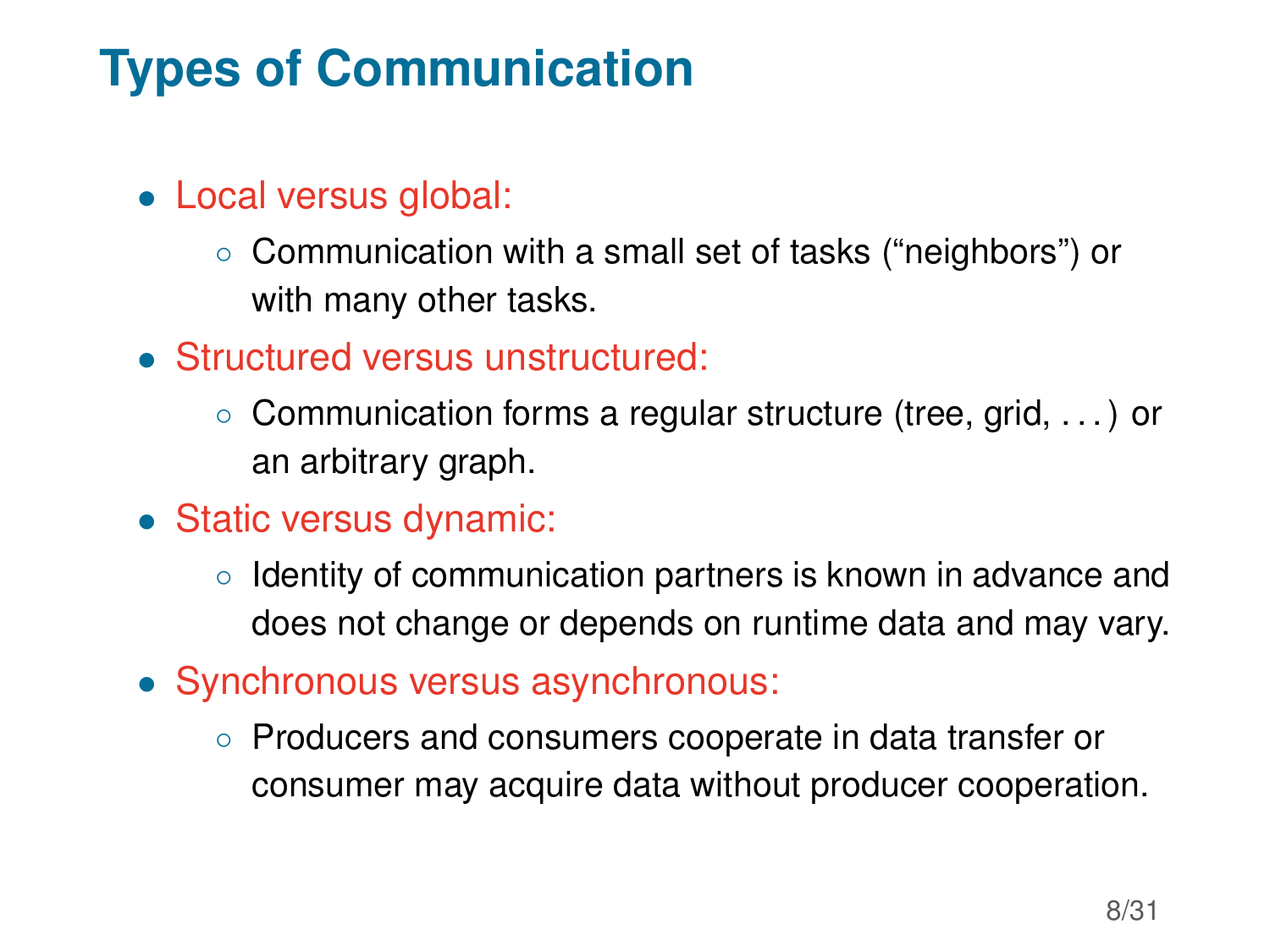## **Local Communication**

Example: Jacobi finite differences method.

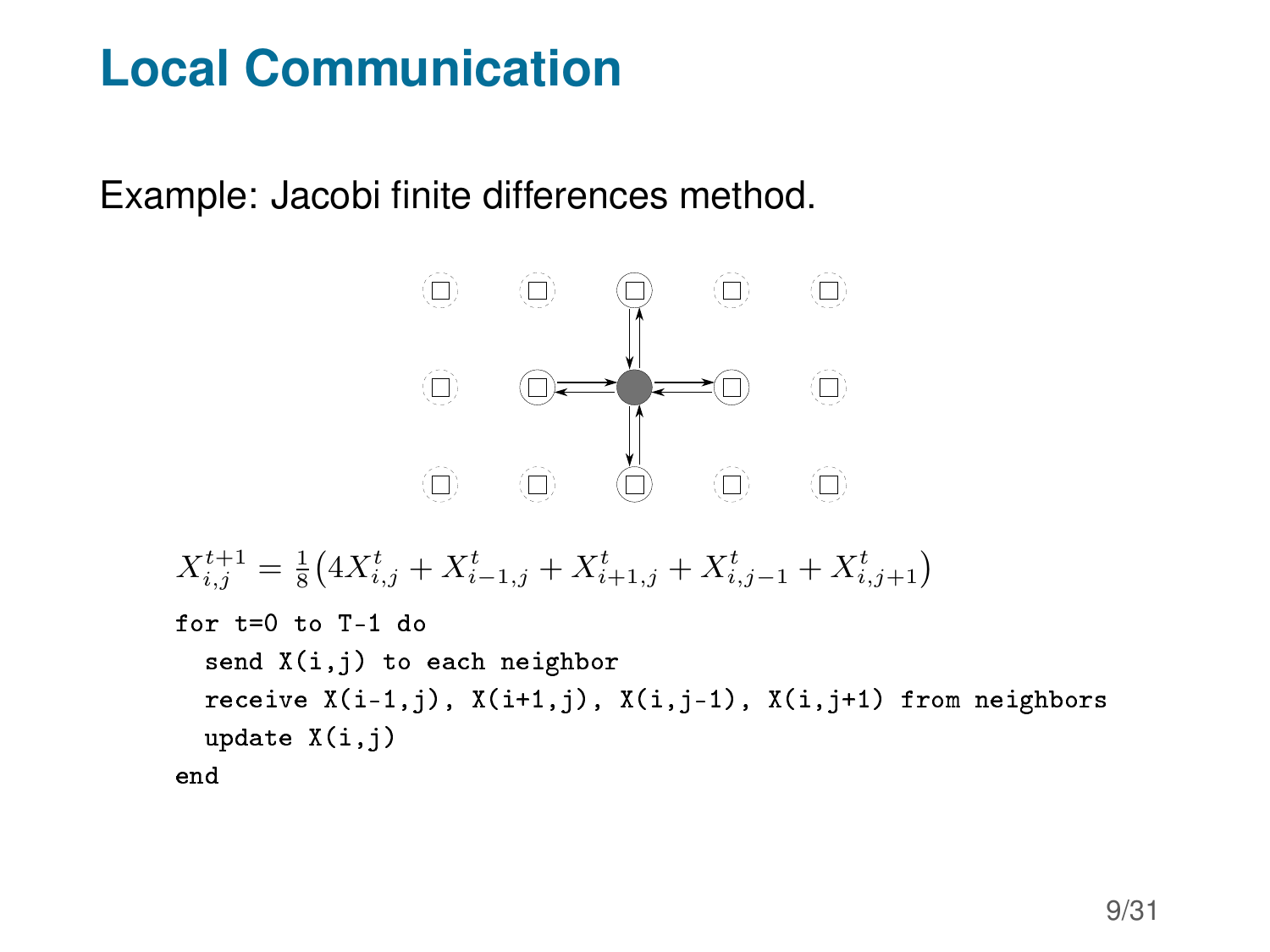# **Global Communication**

Example: parallel reduction operation.



- Centralized algorithm:
	- Single task becomes bottleneck of communication and computation.
- Sequential algorithm:
	- Additions are performed one after each other.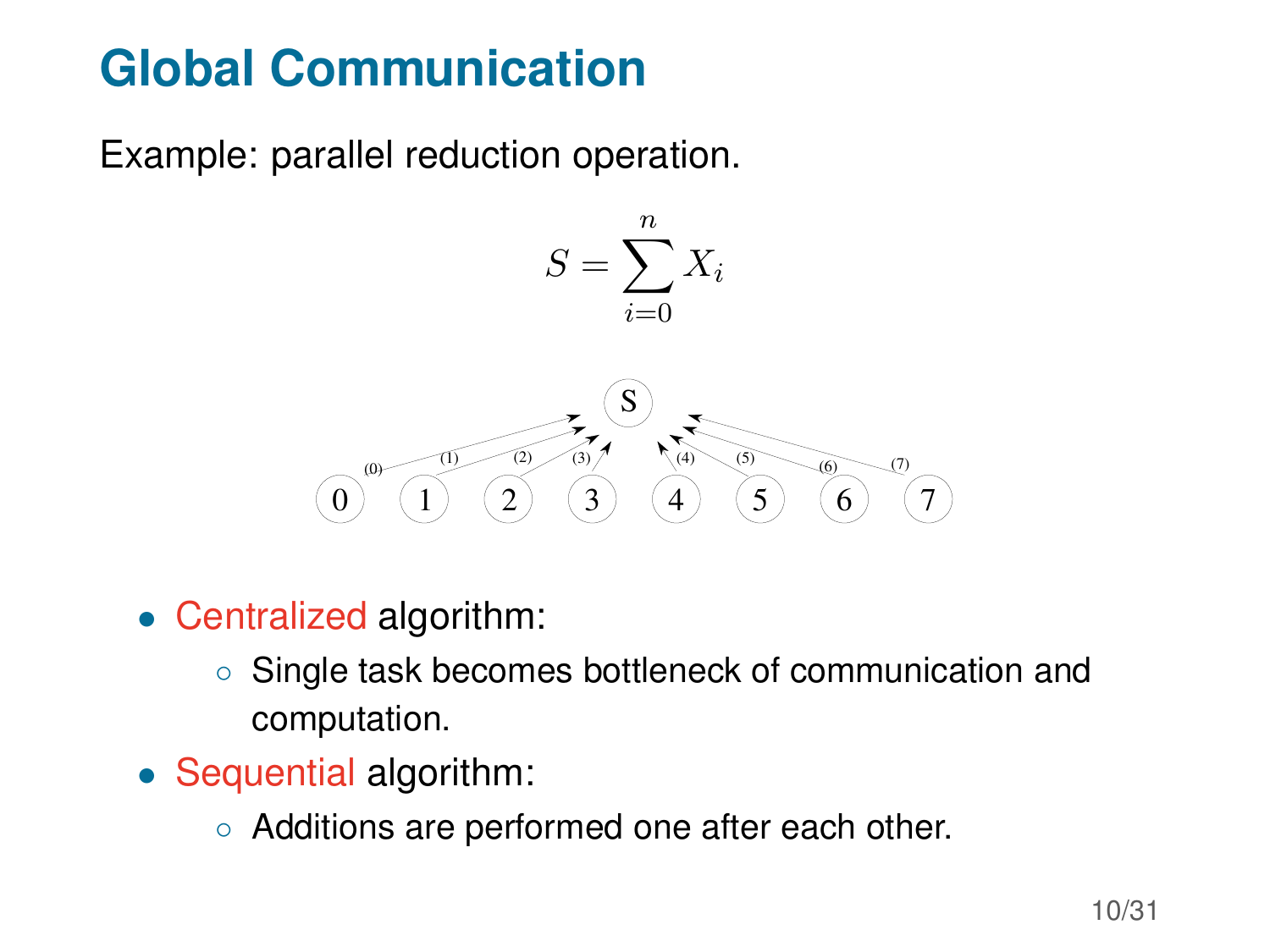## **Global Communication**

Example: parallel reduction operation.

$$
\sum_{i=j}^{n} X_i = X_j + \sum_{i=j+1}^{n} X_i
$$

$$
\bigodot \limits_{(6)}\hspace{-1mm} \overset{\sum_{1}^{7}}{ \hspace{-.1cm} \sum_{(5)} \hspace{-.1cm} \sum_{(5)} \hspace{-.1cm} \sum_{(4)}^{7} \hspace{-.1cm} \sum_{(5)} \hspace{-.1cm} \sum_{(3)} \hspace{-.1cm} \sum_{(3)} \hspace{-.1cm} \sum_{(3)} \hspace{-.1cm} \sum_{(3)} \hspace{-.1cm} \sum_{(3)} \hspace{-.1cm} \sum_{(3)} \hspace{-.1cm} \sum_{(3)} \hspace{-.1cm} \sum_{(3)} \hspace{-.1cm} \sum_{(3)} \hspace{-.1cm} \sum_{(3)} \hspace{-.1cm} \sum_{(3)} \hspace{-.1cm} \sum_{(3)} \hspace{-.1cm} \sum_{(3)} \hspace{-.1cm} \sum_{(3)} \hspace{-.1cm} \sum_{(3)} \hspace{-.1cm} \sum_{(3)} \hspace{-.1cm} \sum_{(3)} \hspace{-.1cm} \sum_{(3)} \hspace{-.1cm} \sum_{(3)} \hspace{-.1cm} \sum_{(3)} \hspace{-.1cm} \sum_{(3)} \hspace{-.1cm} \sum_{(3)} \hspace{-.1cm} \sum_{(3)} \hspace{-.1cm} \sum_{(3)} \hspace{-.1cm} \sum_{(3)} \hspace{-.1cm} \sum_{(3)} \hspace{-.1cm} \sum_{(3)} \hspace{-.1cm} \sum_{(3)} \hspace{-.1cm} \sum_{(3)} \hspace{-.1cm} \sum_{(3)} \hspace{-.1cm} \sum_{(3)} \hspace{-.1cm} \sum_{(3)} \hspace{-.1cm} \sum_{(3)} \hspace{-.1cm} \sum_{(3)} \hspace{-.1cm} \sum_{(3)} \hspace{-.1cm} \sum_{(3)} \hspace{-.1cm} \sum_{(3)} \hspace{-.1cm} \sum_{(3)} \hspace{-.1cm} \sum_{(3)} \hspace{-.1cm} \sum_{(3)} \hspace{-.1cm} \sum_{(3)} \hspace{-.1cm} \sum_{(3)} \hspace{-.1cm} \sum_{(3)} \hspace{-.1cm} \sum_{(3)} \hspace{-.1cm} \sum_{(3)} \hspace{-.1cm} \sum_{(3)} \hspace{-.1cm} \sum_{(3)} \hspace{-.1cm} \sum_{(3)}
$$

- Decentralized algorithm:
	- Communication/computation are distributed among tasks.
- But still a sequential algorithm.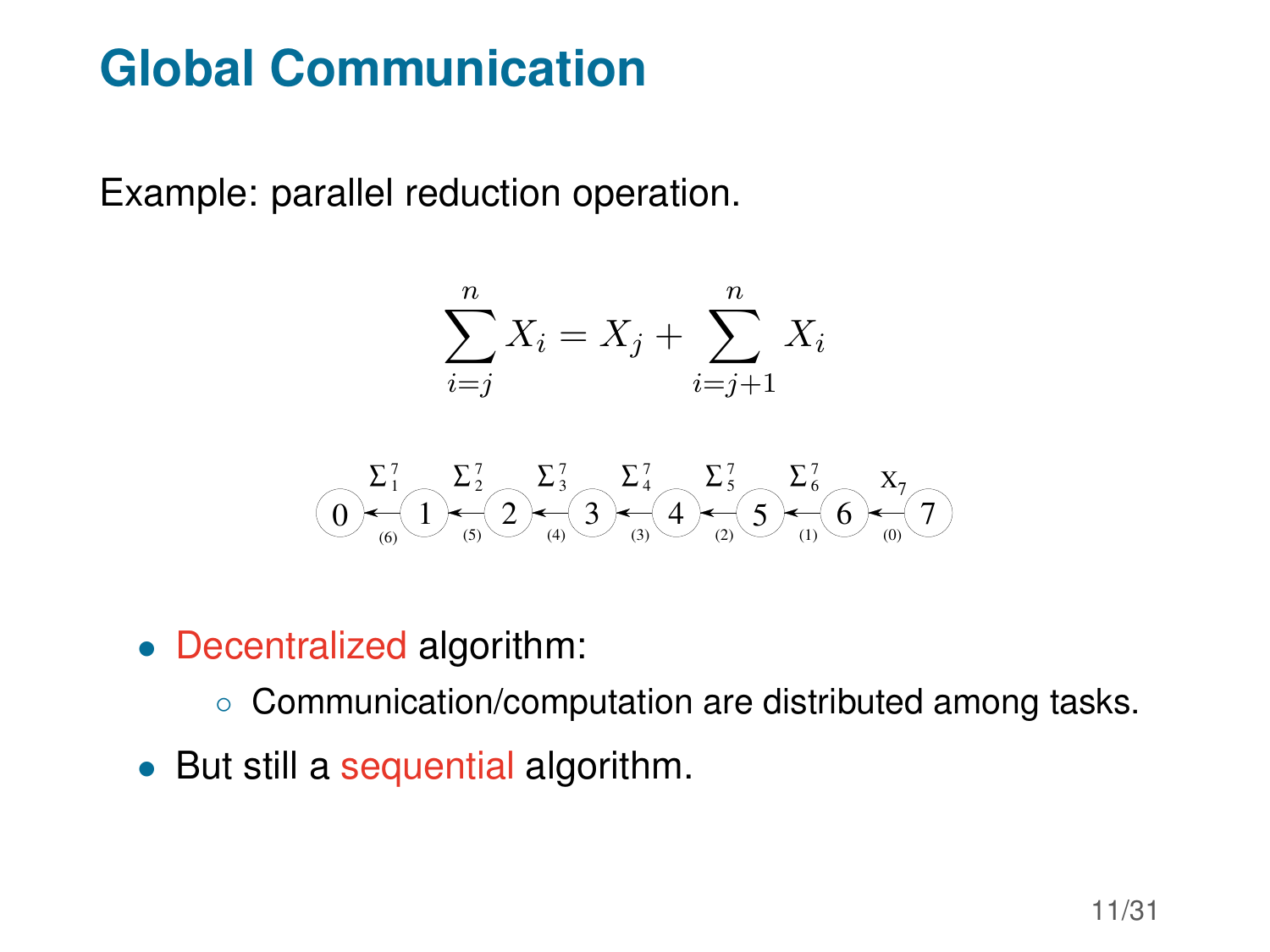## **Global Communication**

Example: parallel reduction operation.



• Decentralized and parallel algorithm:

 $\circ$  Up to  $k/2$  additions can be performed in parallel.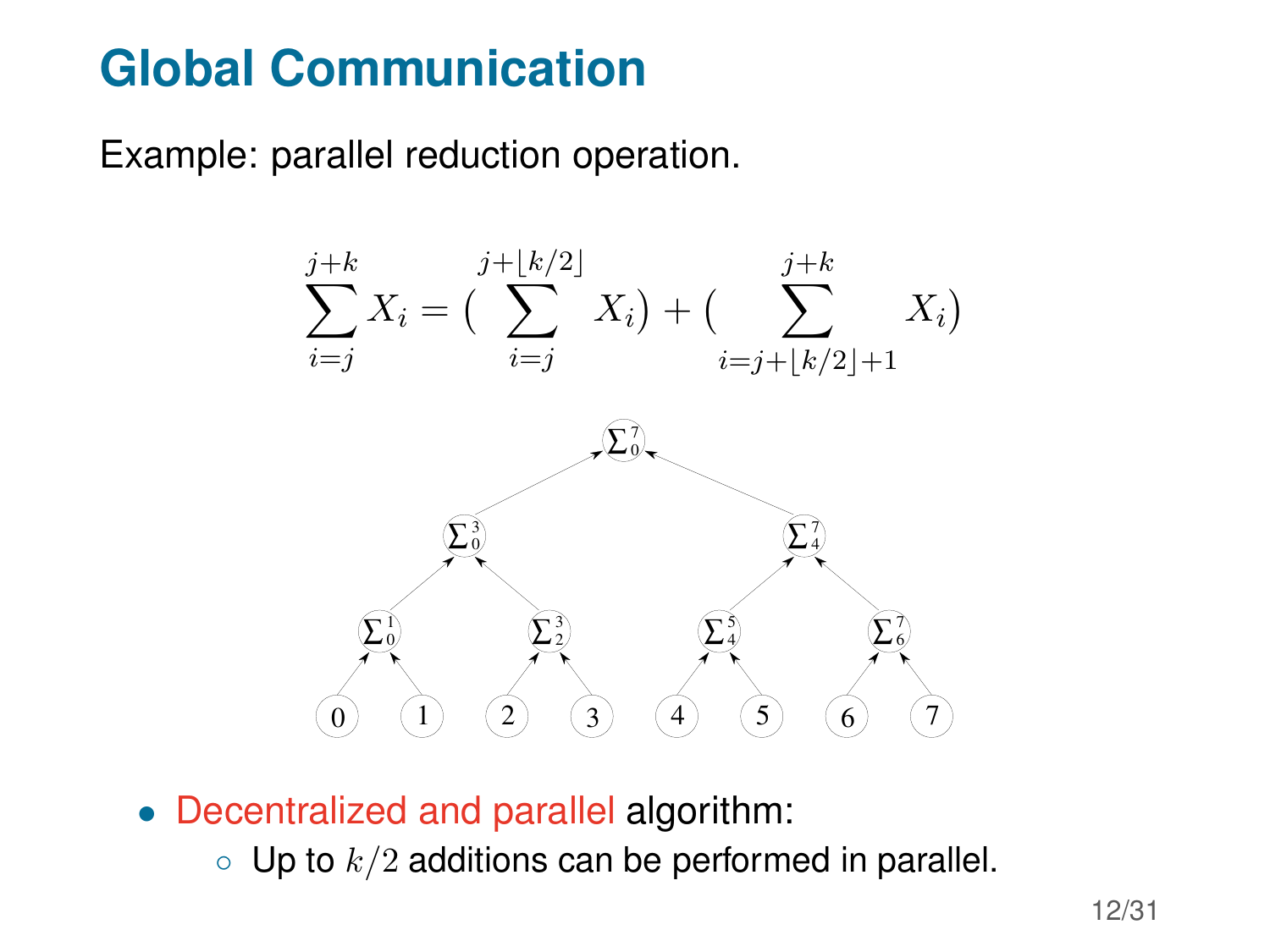# **Unstructured/Dynamic Communication**

Example: finite element method.



- Mesh of points representing a physical object.
	- Simulation of, e.g., the impact of force on the object.
	- Shape of the mesh is modified by the impact.
- Domain decomposition.
	- Unstructured communication: mesh is irregular.
	- Dynamic communication: mesh changes.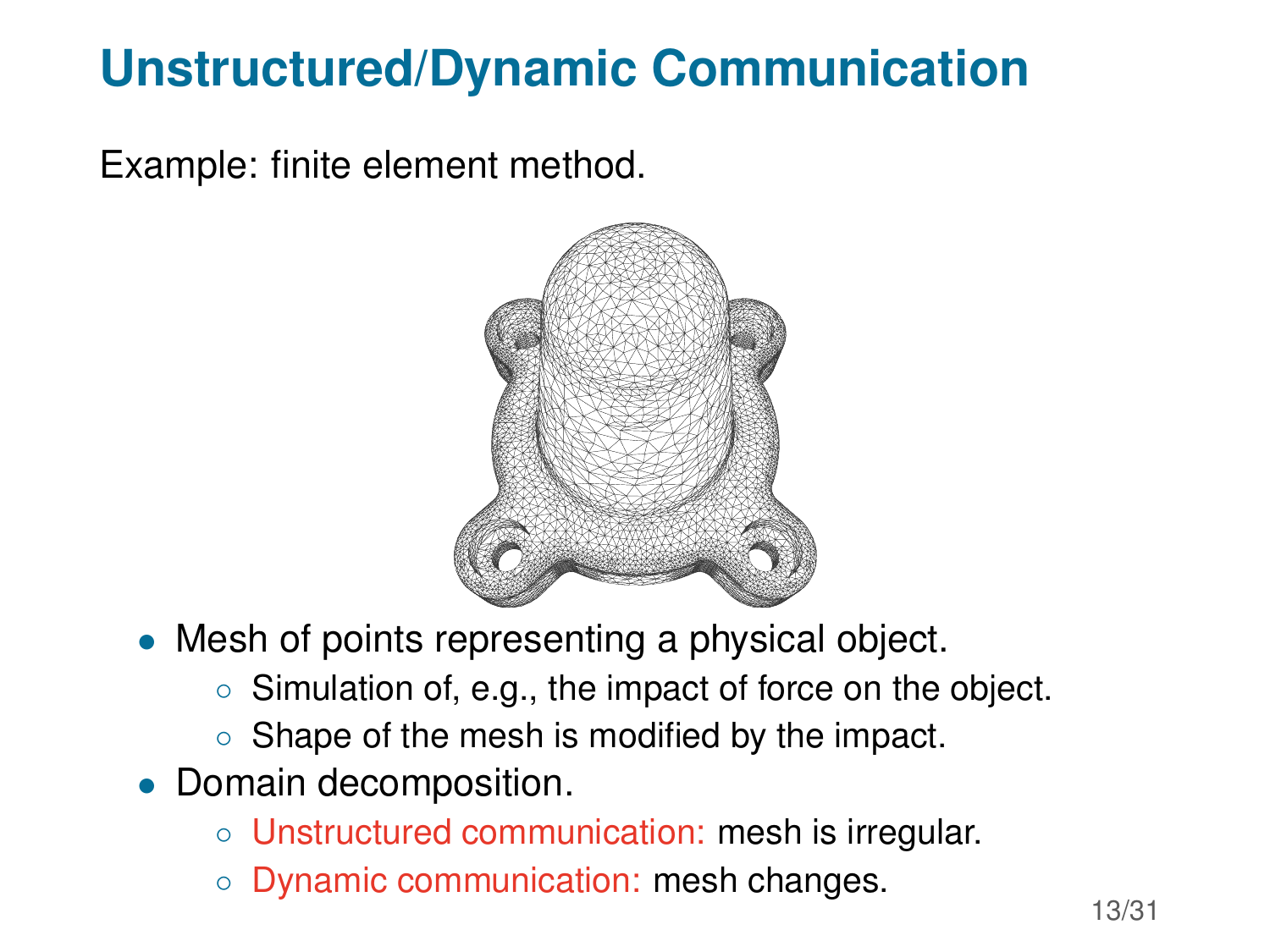# **Asynchronous Communication**

Example: management of a shared data structure.



- A set of "data tasks" manages a shared data structure.
	- Data structure is distributed among tasks.
- A set of "computing tasks" produce and consume data.
	- Exchange of messages between computing tasks and data tasks for reading and writing the data structure.

Consumption of data decoupled from their production.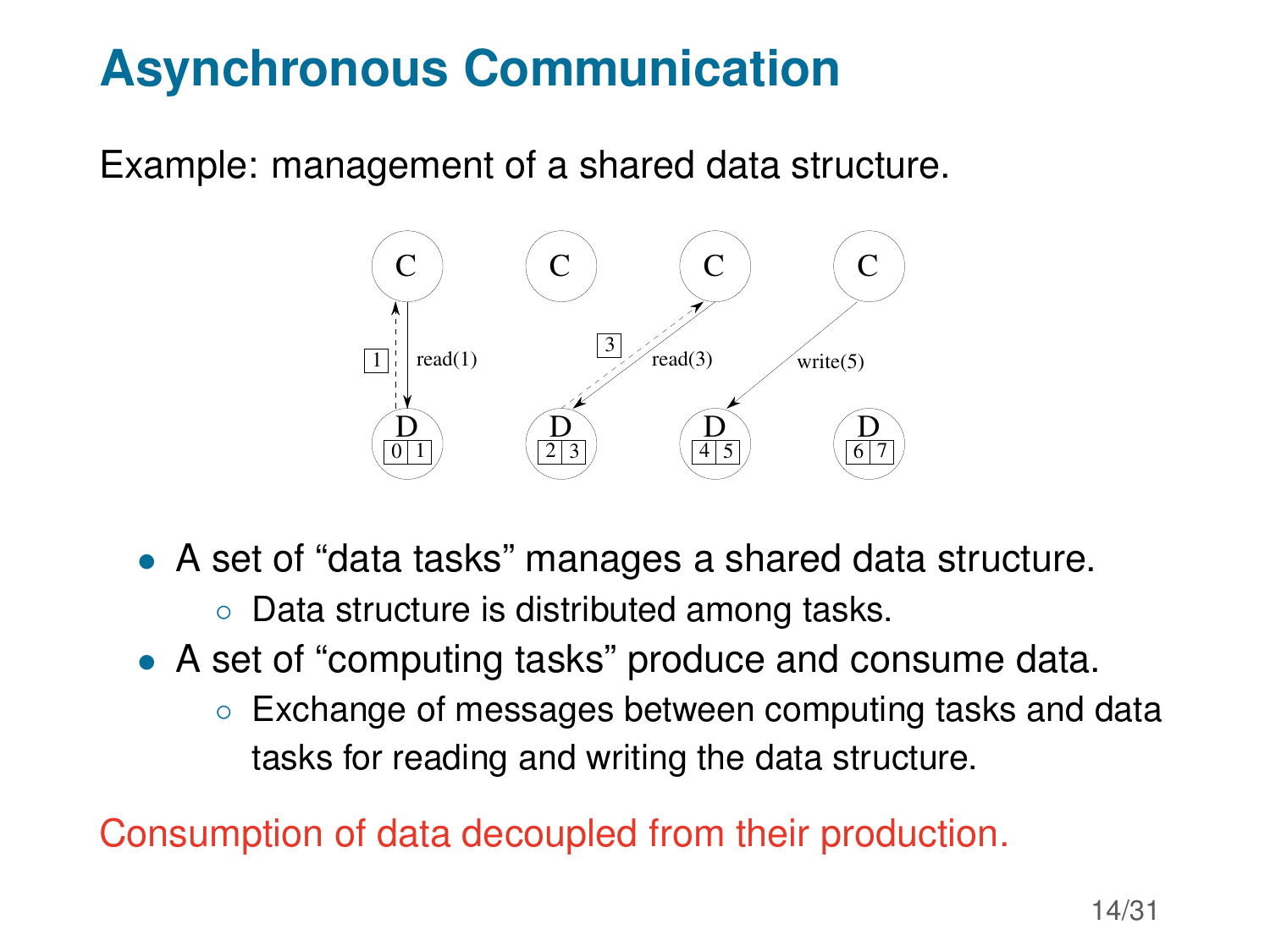#### **Communication Design Checklist**

- Do all tasks perform the same amount of communication?
- Does each task communicate only with a few neighbors?
- Can the communication operations proceed concurrently?
- Can the computation operations proceed concurrently?

Do we have the potential for scalability?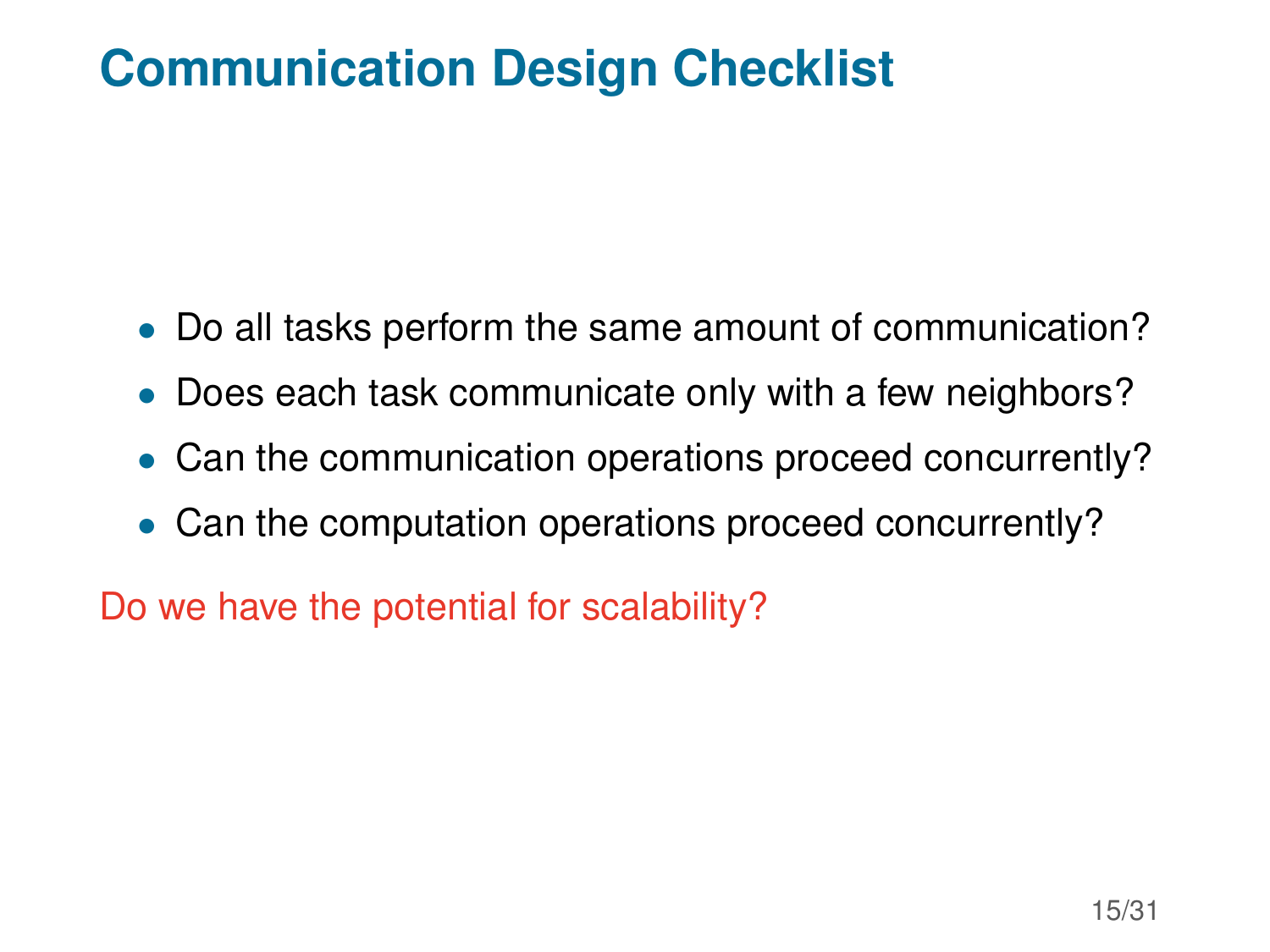# **Agglomeration**

In the previous phases we have developed a parallel algorithm.

- Algorithm not efficiently executable.
	- Large number of small tasks.
	- Large amount of communication.
- Combine tasks to larger tasks.
	- Increase the granularity of tasks.
		- Granularity: the ratio of computation to communication.
	- Still retain design flexibility.
		- Sufficiently many tasks for scalability and mapping flexibility.
	- Reduce engineering costs.
		- **Avoid effort of parallelization** where it does not pay off.





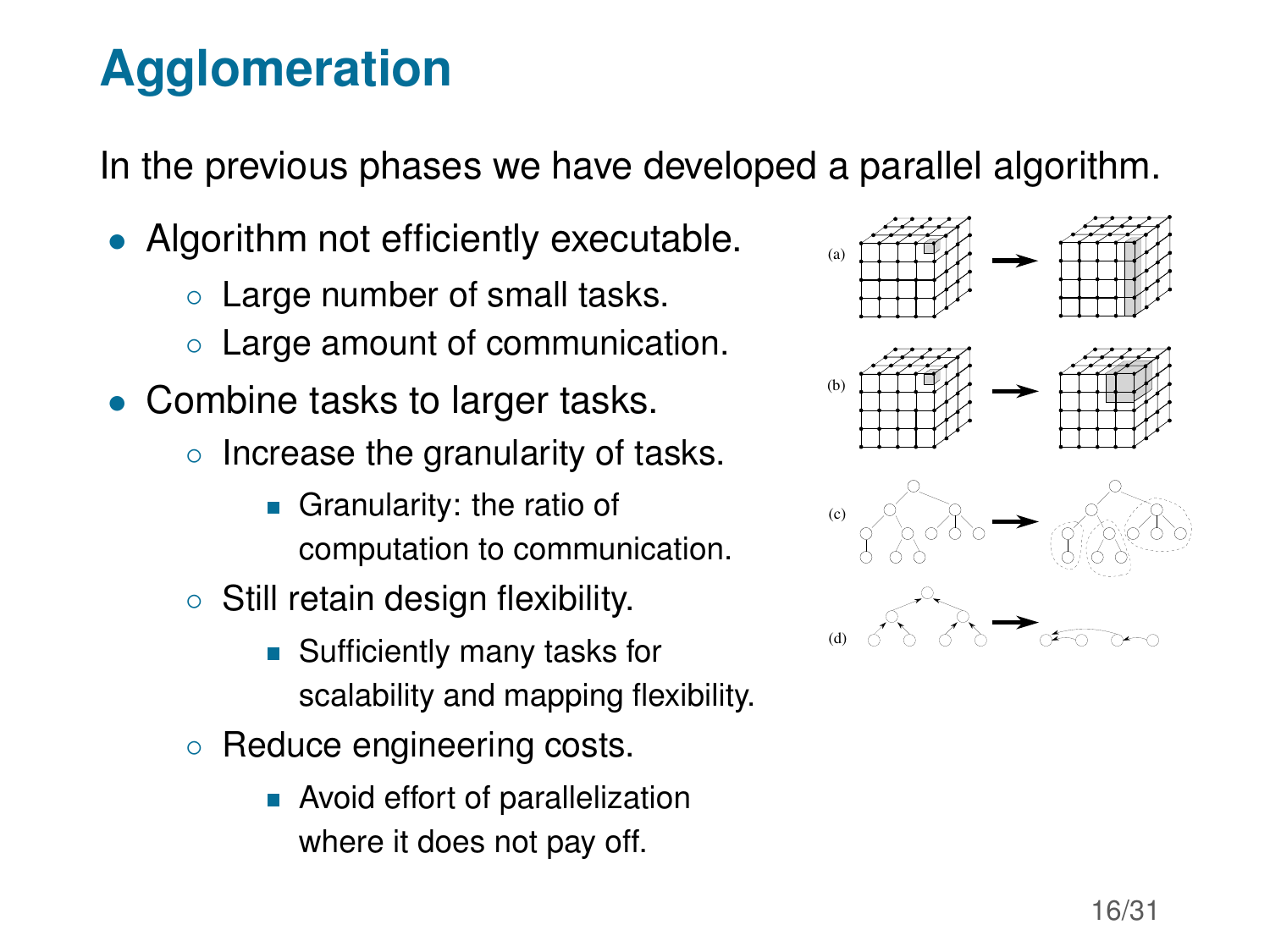#### **Increasing Granularity: Surface to Volume**

- Before: granularity  $1/4 = 0.25$ .
	- 1 local computation operation.
	- 4 data items sent.
- After: granularity  $16/16 = 1$ .
	- 16 local computation operations.
	- 16 data items sent.
- Surface to Volume Effect
	- Typical for domain decomposition.
	- Communication proportional to "surface" of subdomain.
	- Computation proportional to "volume" of subdomain.
	- Surface grows slower than volume.
		- Square:  $S/V = 4a/a^2 = 4/a$ .





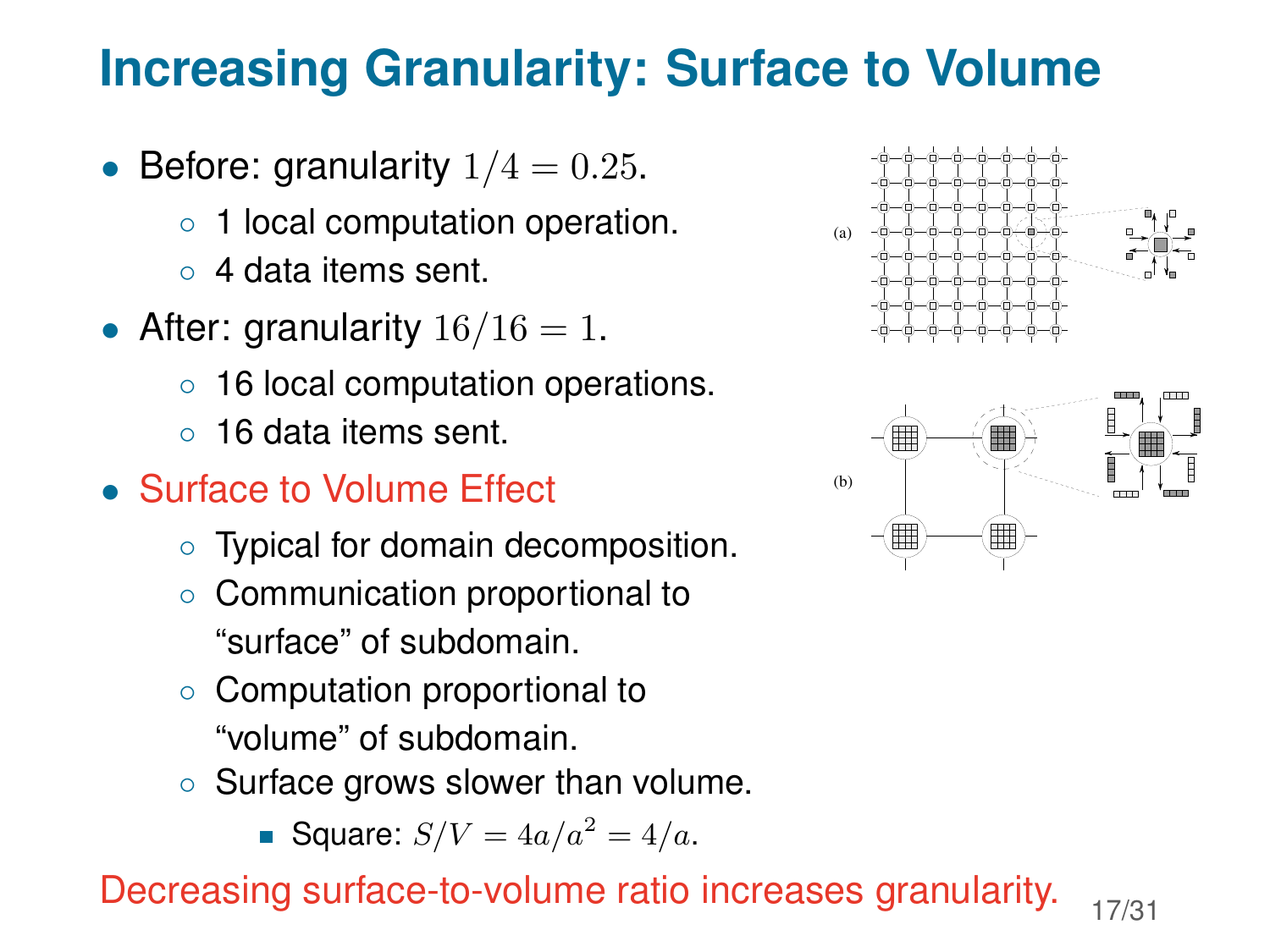#### **Increasing Granularity: Replicating Computation**

Communication may be decreased by replicating computation.

Example: two algorithms computing a global sum in  $N$  tasks.



Time  $2(N-1)$  resp.  $2 \log_2 N$  for performing  $N-1$  additions.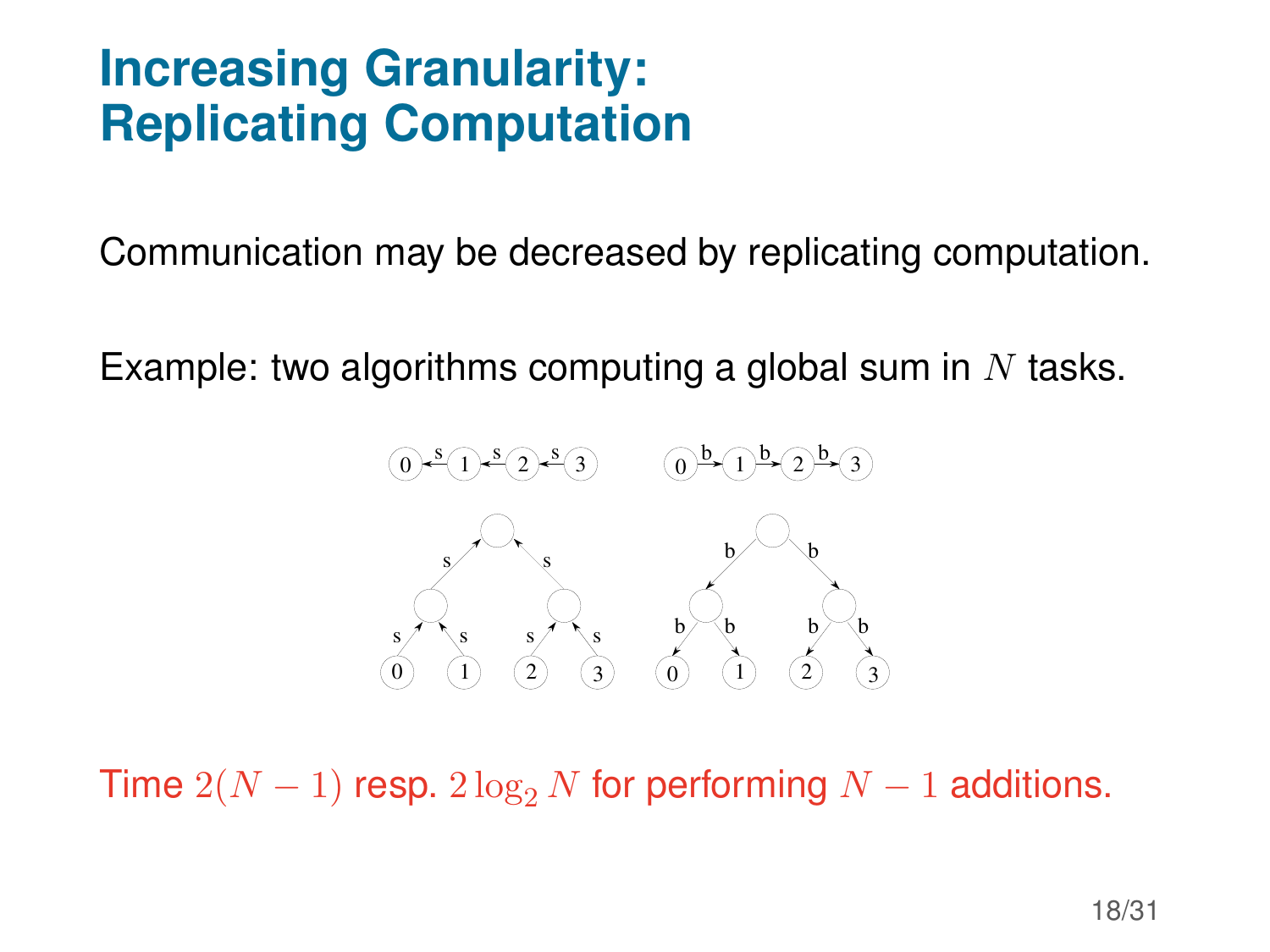#### **Increasing Granularity: Replicating Computation**

A replicating algorithm computing a global sum in  $N$  tasks.



Time  $\log_2 N$  for performing  $N \log N$  additions.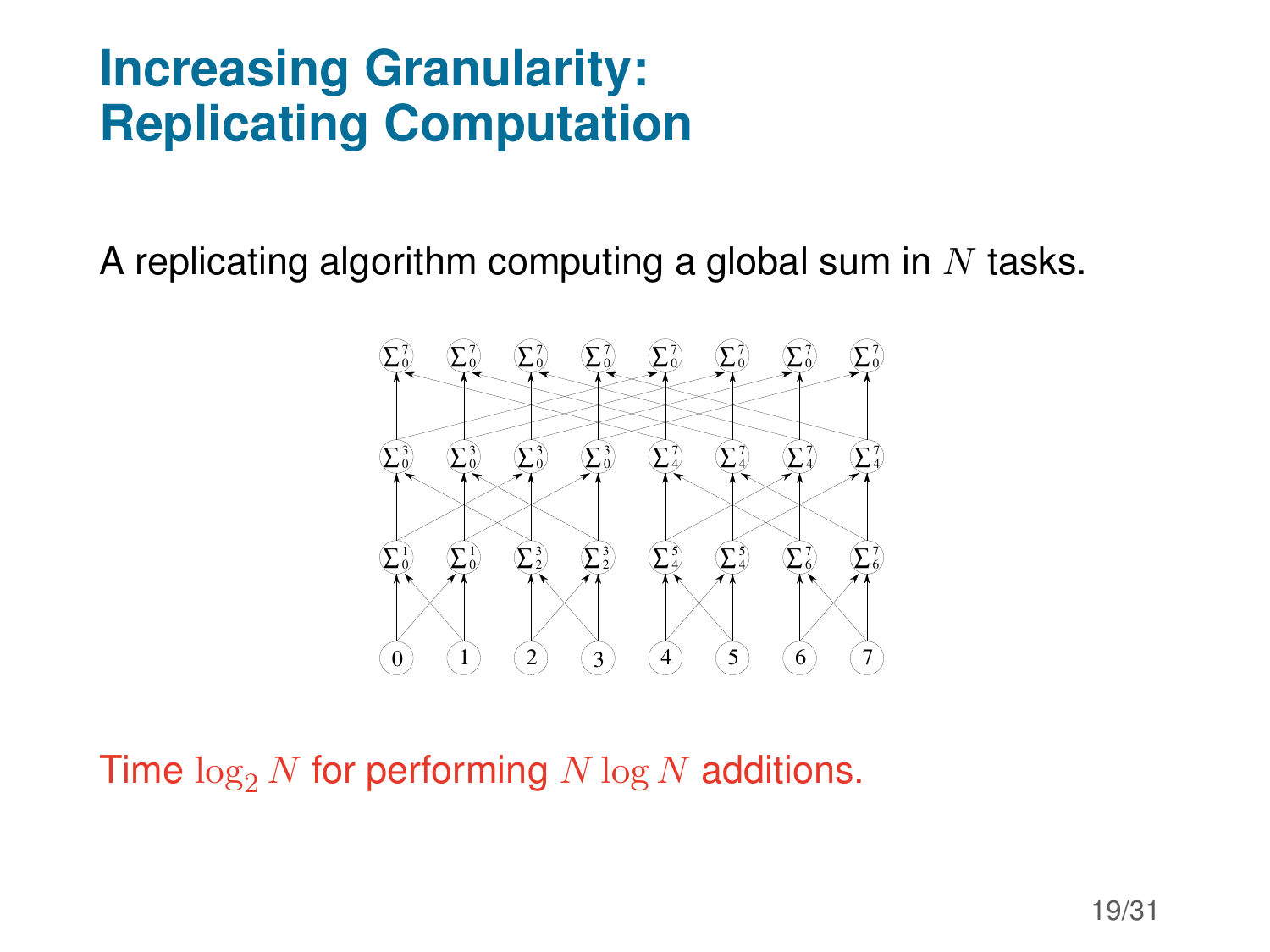#### **Increasing Granularity: Avoiding Communication**

Agglomerate tasks that cannot execute concurrently.



Only N agglomerated tasks are needed.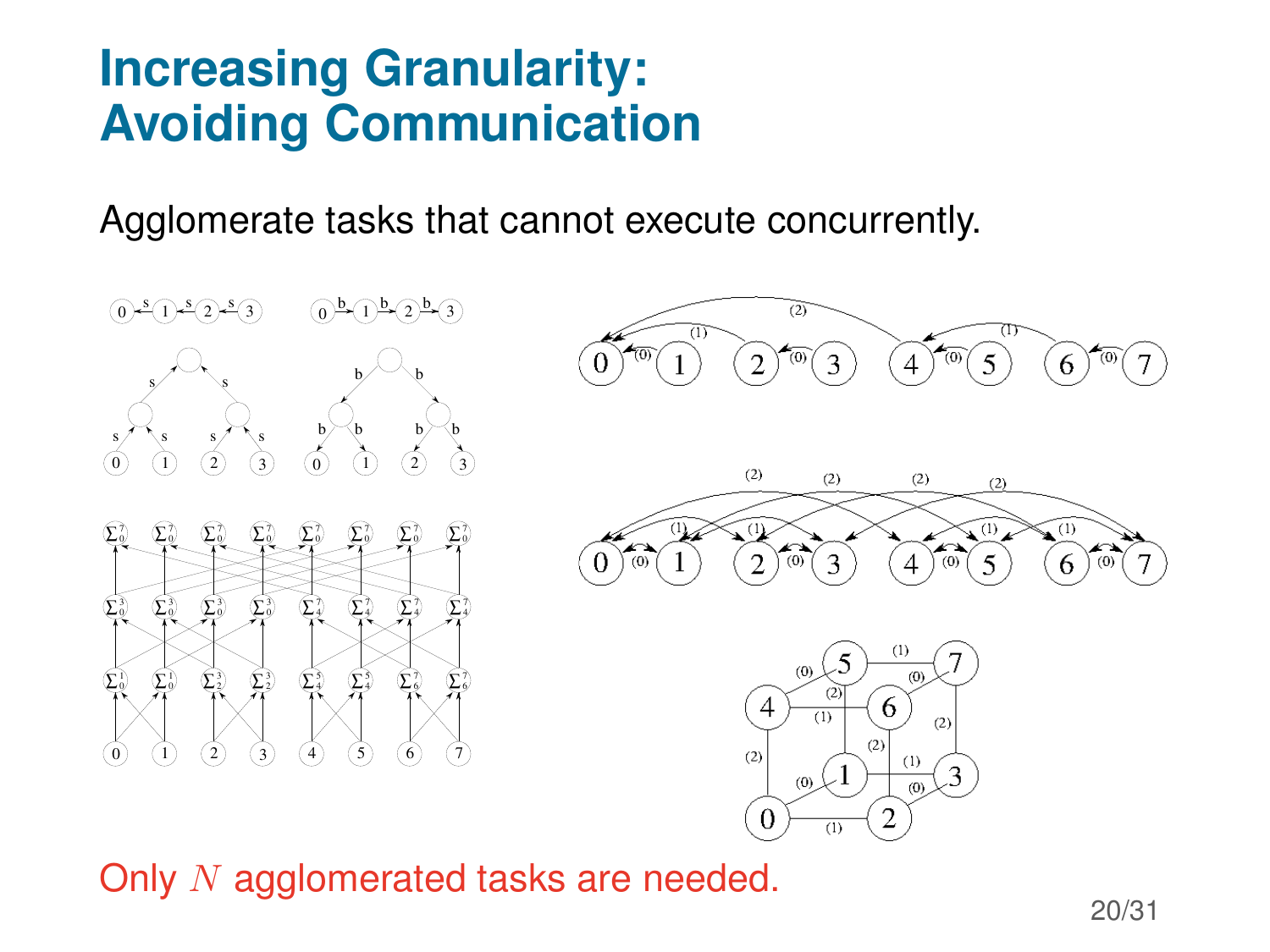# **Retaining Design Flexibility**

Do not "over-agglomerate".

- Goal is not a fixed number of tasks.
	- Task number should grow with problem and machine size.
	- Algorithm should remain scalable.
- Goal is not one task per processor.
	- There shold be still multiple tasks per processor.
	- If one task is blocked, another one may execute and keep the processor busy.

Agglomeration should not "hardwire" the algorithm to a fixed problem and machine size.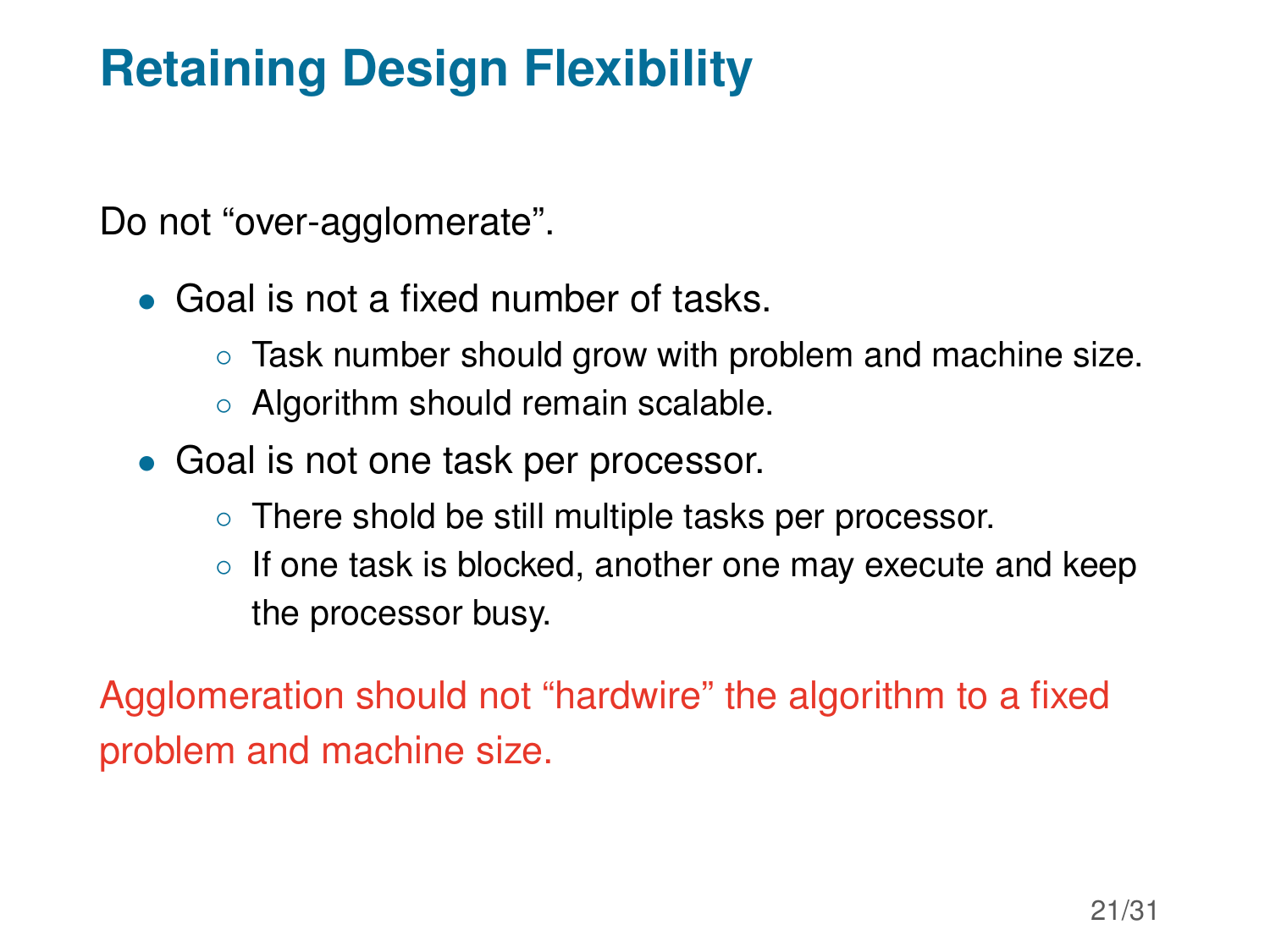# **Reducing Engineering Costs**

- Try to avoid extensive code changes.
	- One partitioning/agglomeration may be much more difficult to implement than another.
- Try to avoid extensive data structure changes.
	- Conversions from/to data structures given by the context of the parallel application may be cumbersome.

Consider also the costs of development in relation to the expected performance gains.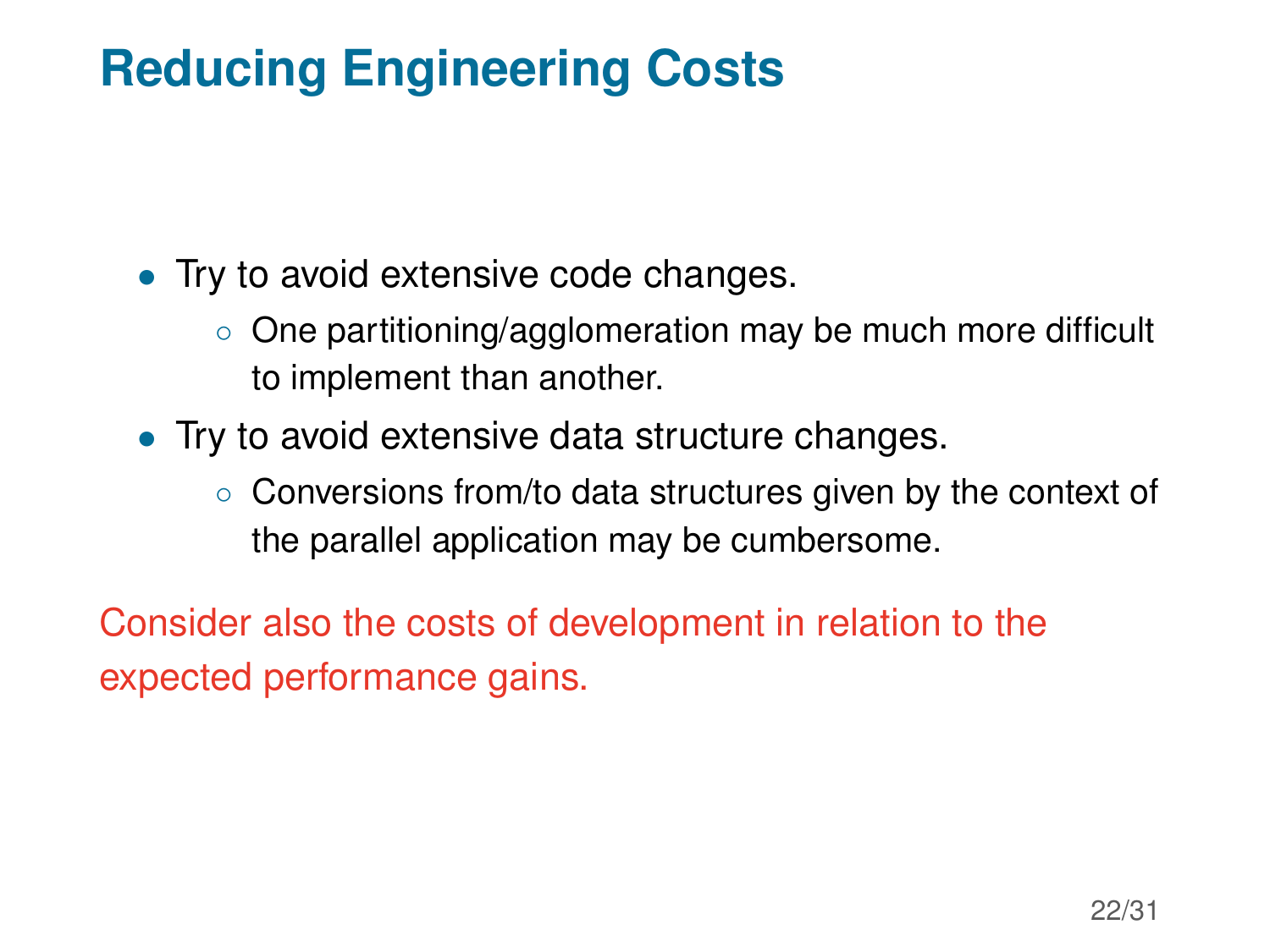# **Agglomeration Design Checklist**

- Has communication been reduced (granularity increased)?
- Does computation replication outweigh its costs?
- Does data replication not limit scalability?
- Have tasks still similiar sizes?
- Is there still sufficient concurrency?
- Does the number of tasks still scale with problem size?
- Can task number be reduced without limiting flexibility?
- Are the engineering costs reasonable?

Do we have sufficient execution efficiency?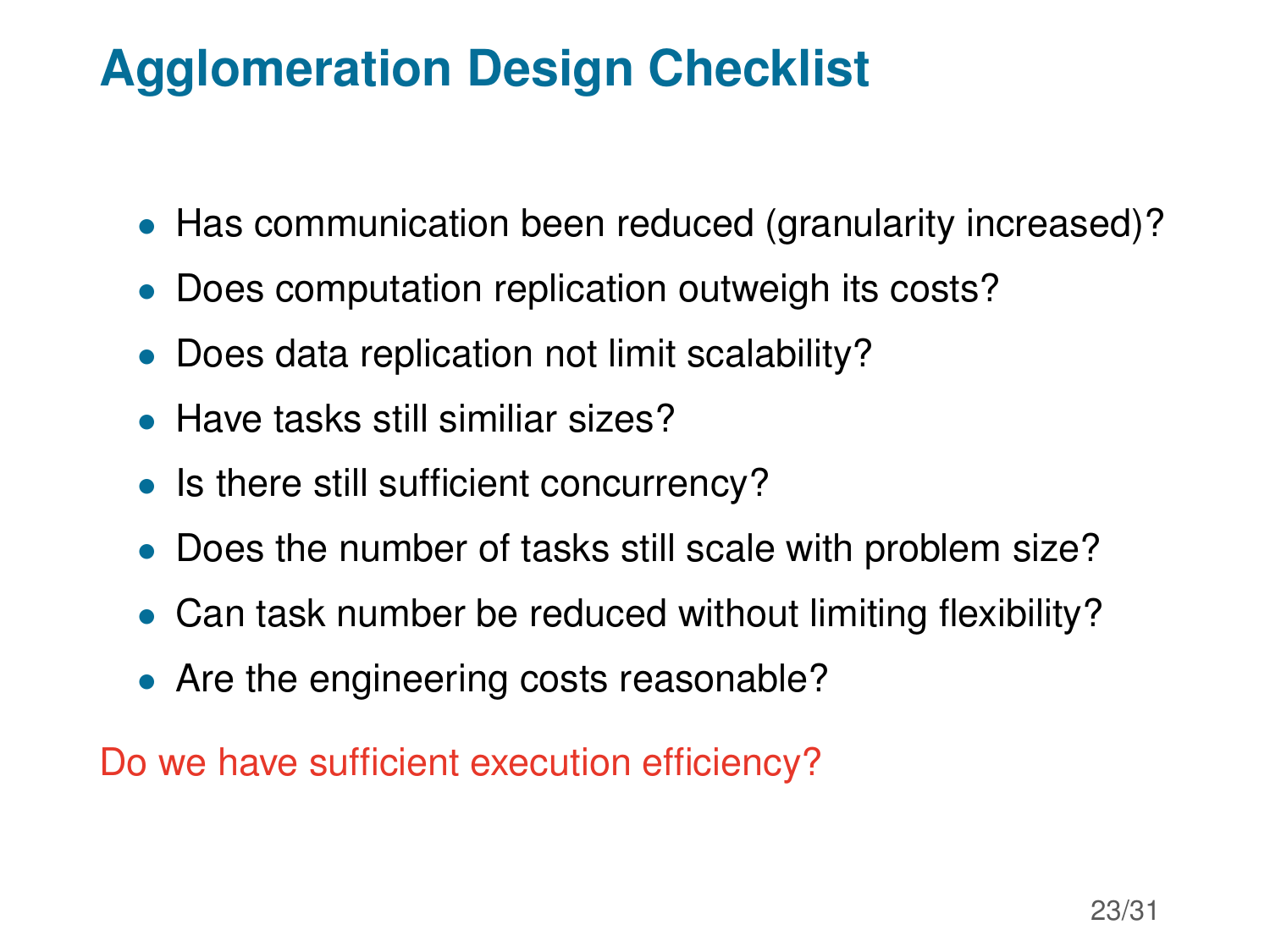# **Mapping**

We need a strategy for mapping tasks to processors (cores).

- Only a problem for systems with distributed memory or shared memory with non-uniform memory access.
	- On multi-core processors and SMP systems, the automatic placement of tasks to cores by the OS suffices.
- Conflicting goals:
	- Place tasks that are able to execute concurrently on different processors.
	- Place tasks that communicate frequently on the same processor.

The mapping problem is NP-complete, so we can in general only hope for good heuristics.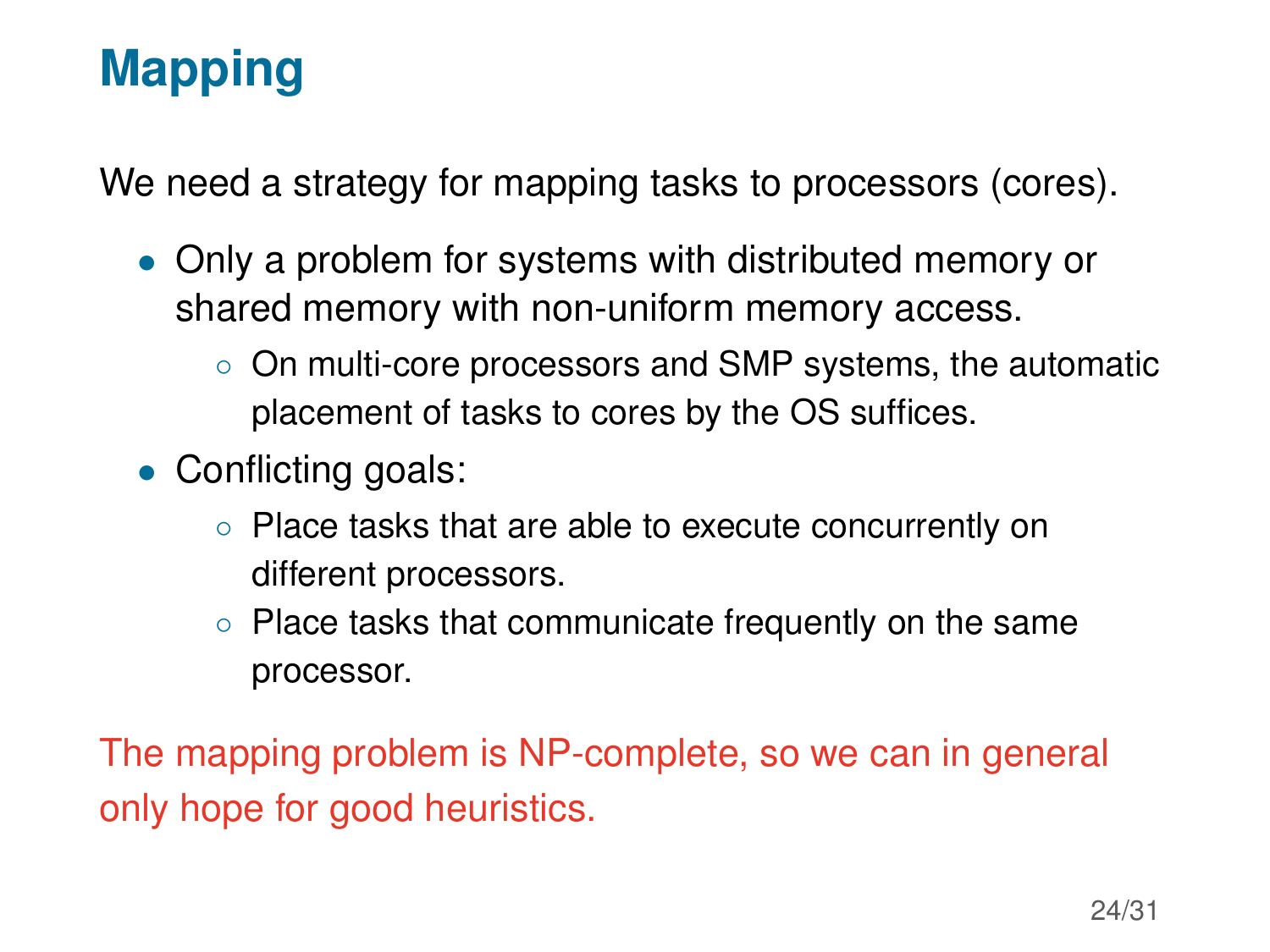# **Types of Mapping**

- Static mappings:
	- A fixed number of permanent tasks is mapped at program start to processors; this mapping does not change.



- Load balancing algorithms:
	- The assignment of permanent tasks to processors is adapted at runtime to keep processors equally busy.
- Task scheduling algorithms:
	- Many short-living tasks are created at runtime; a scheduler maps tasks to processors where they run until termination.

Static mapping is usually only sufficent for domain decomposition with structured communication.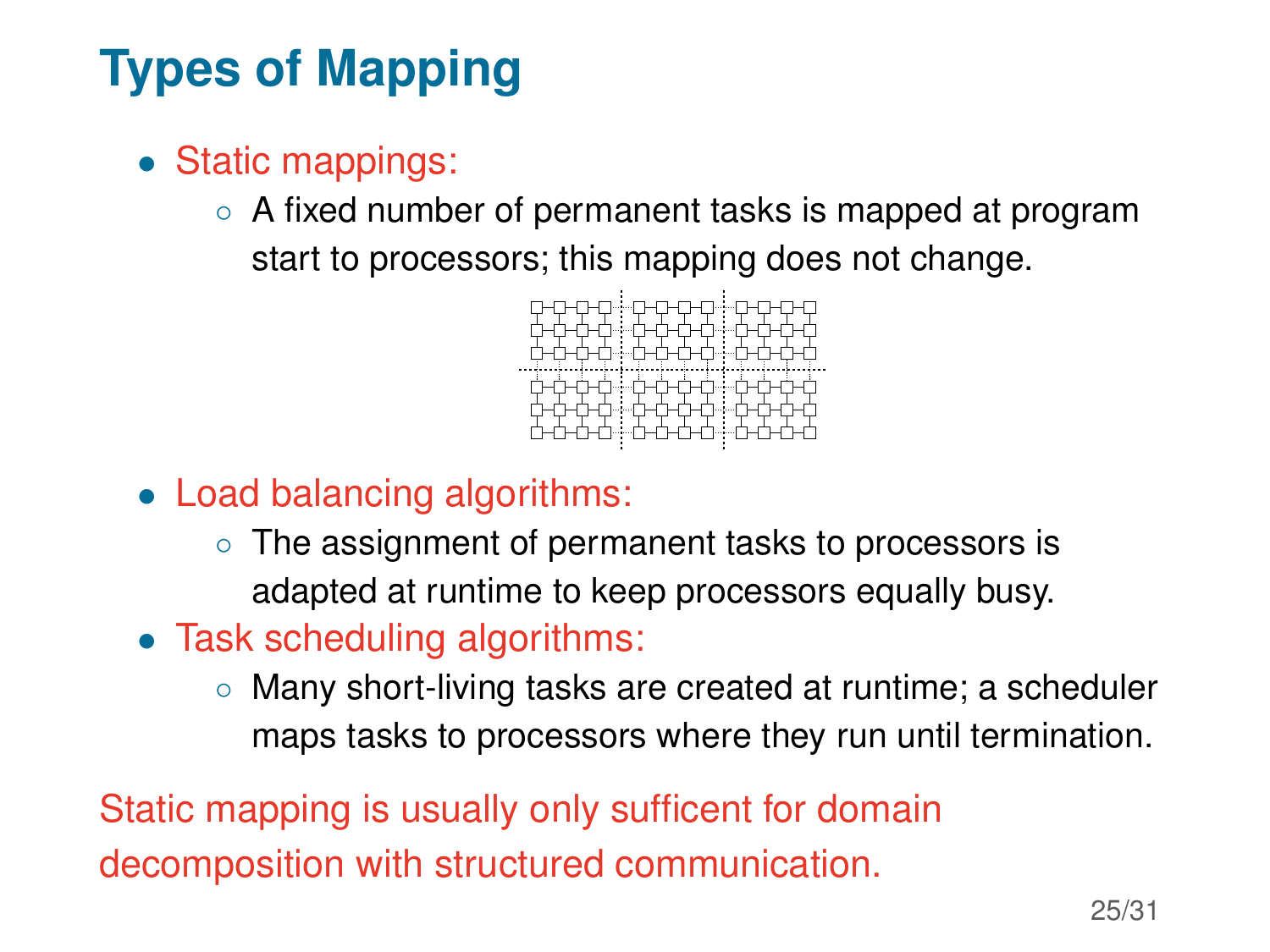# **Static Mappings: Recursive Bisection**

Recursively divide domain into partitions with equal costs.



- Recursive coordinate bisection:
	- Recursively cut multi-dimensional grid at longest dimension.
- Unbalanced recursive bisection:
	- Choose among partitions the one with lowest aspect ratio.
- Recursive graph bisection:
	- Decompose graph according to distance from extremities.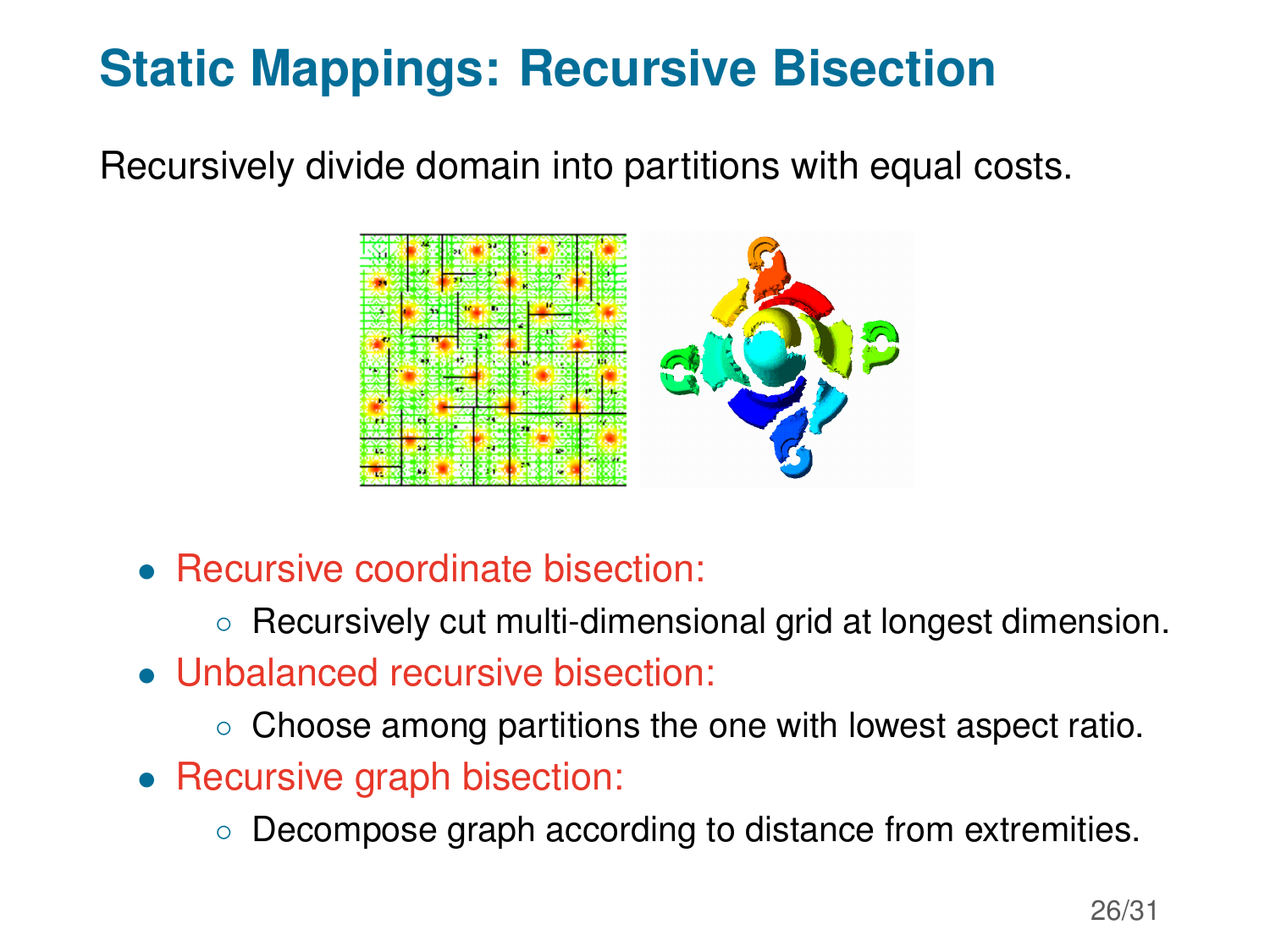## **Load Balancing: Local Algorithms**

Compare load with that neighbor processors; transfer load if difference gets too big.



Use only local information and that of neighbor processors.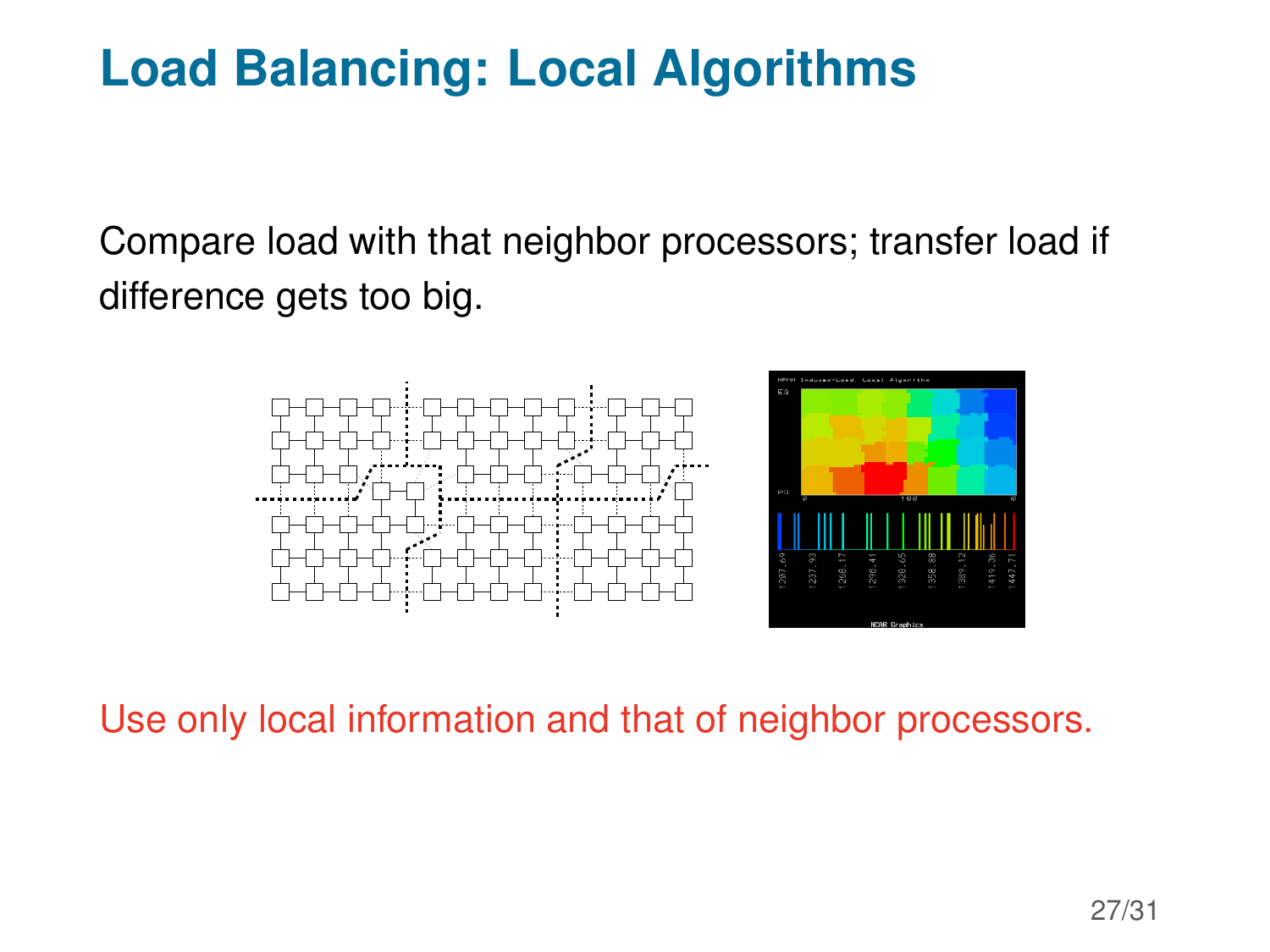## **Load Balancing: Probabilistic/Cyclic Mapping**

- Probabilistic mapping:
	- Map tasks to randomly selected processors.
	- If task number is much larger than processor number, every processor receives about the same amount of computation.
	- Generally leads to high communication.
- Cyclic mapping:
	- Map tasks to processors in a cyclic (scattered) mapping.
	- $\circ$  Each of P processors receives every P-th task in turn.
	- Similar to probabilistic mapping but more regular structure.

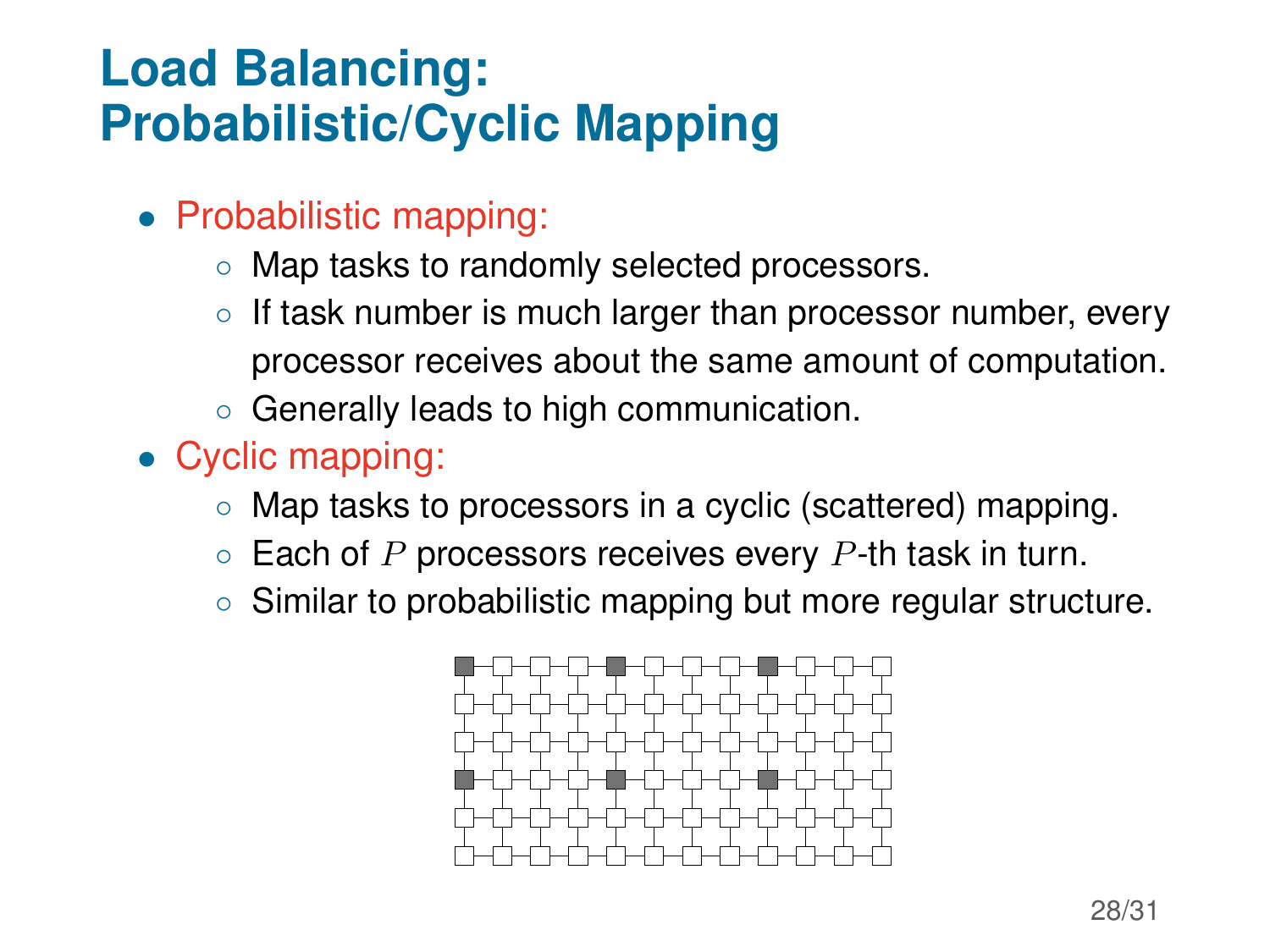# **Task Scheduling**

Maintain pool of tasks to which all new tasks are added.



- Manager/worker scheme:
	- Manager controls pool; idle workers ask manager for tasks.
- Hierarchical manager/worker scheme:
	- Subsets of workers with own submanagers and subpools.
	- Submanagers interact with manager (and each other).
- Decentralized schemes:
	- Each worker maintains its own task pool.
	- Idle workers request tasks from other workers.

Termination detection may become an issue.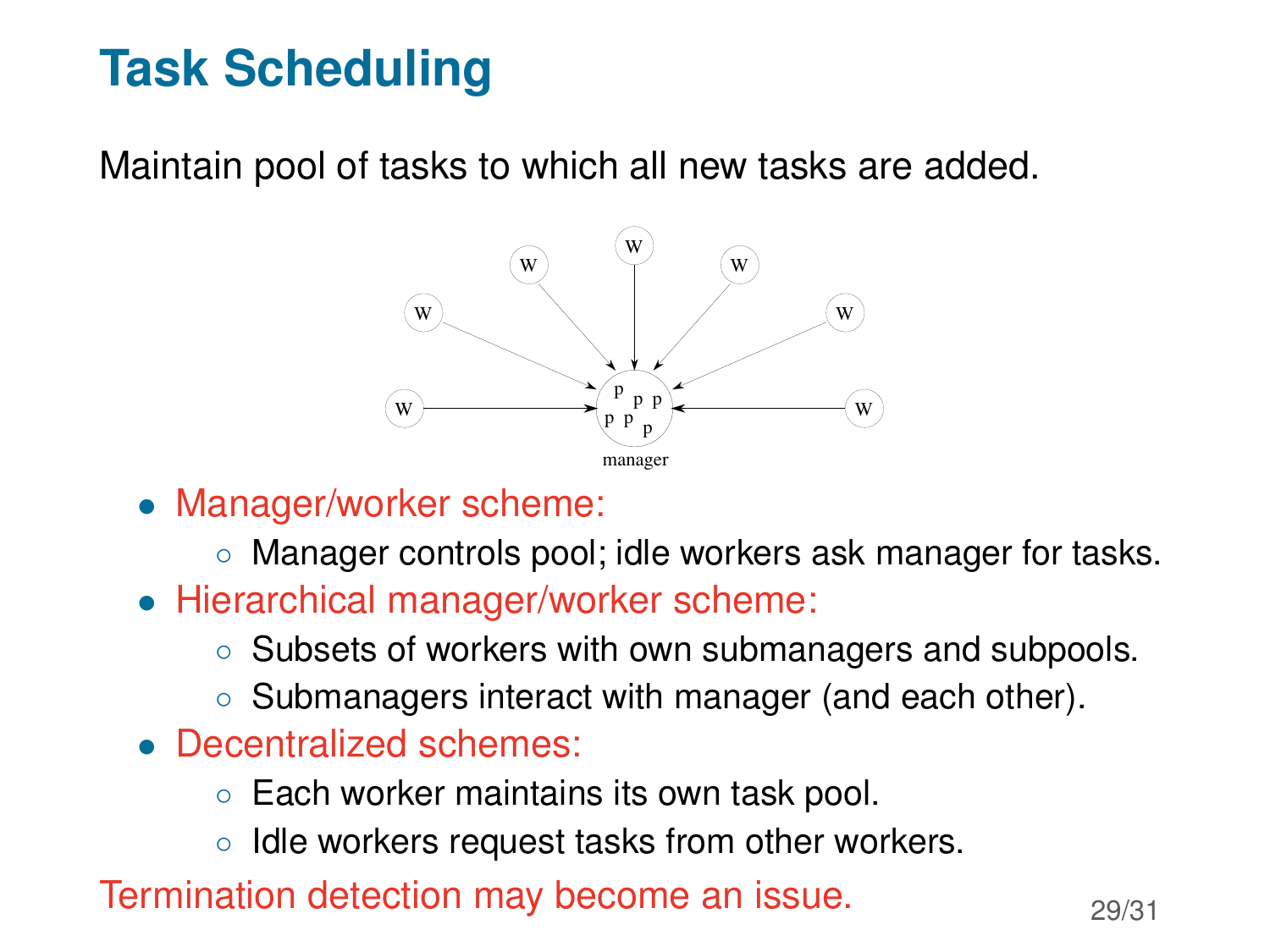# **Mapping Design Checklist**

- If considering a program where tasks are only created at startup, have you also considered task scheduling?
- If considering task scheduling, have you also considered a program where tasks are only created at startup?
- If considering load-balancing, have you evaluated simpler alternatives such as probabilistic or cyclic mappings?
- If considering probabilistic or cyclic mappings, have you verified that task number is large enough to balance load?
- If considering task scheduling, have you verified that the manager does not become a bottleneck?

Do we have sufficient processor utilization?